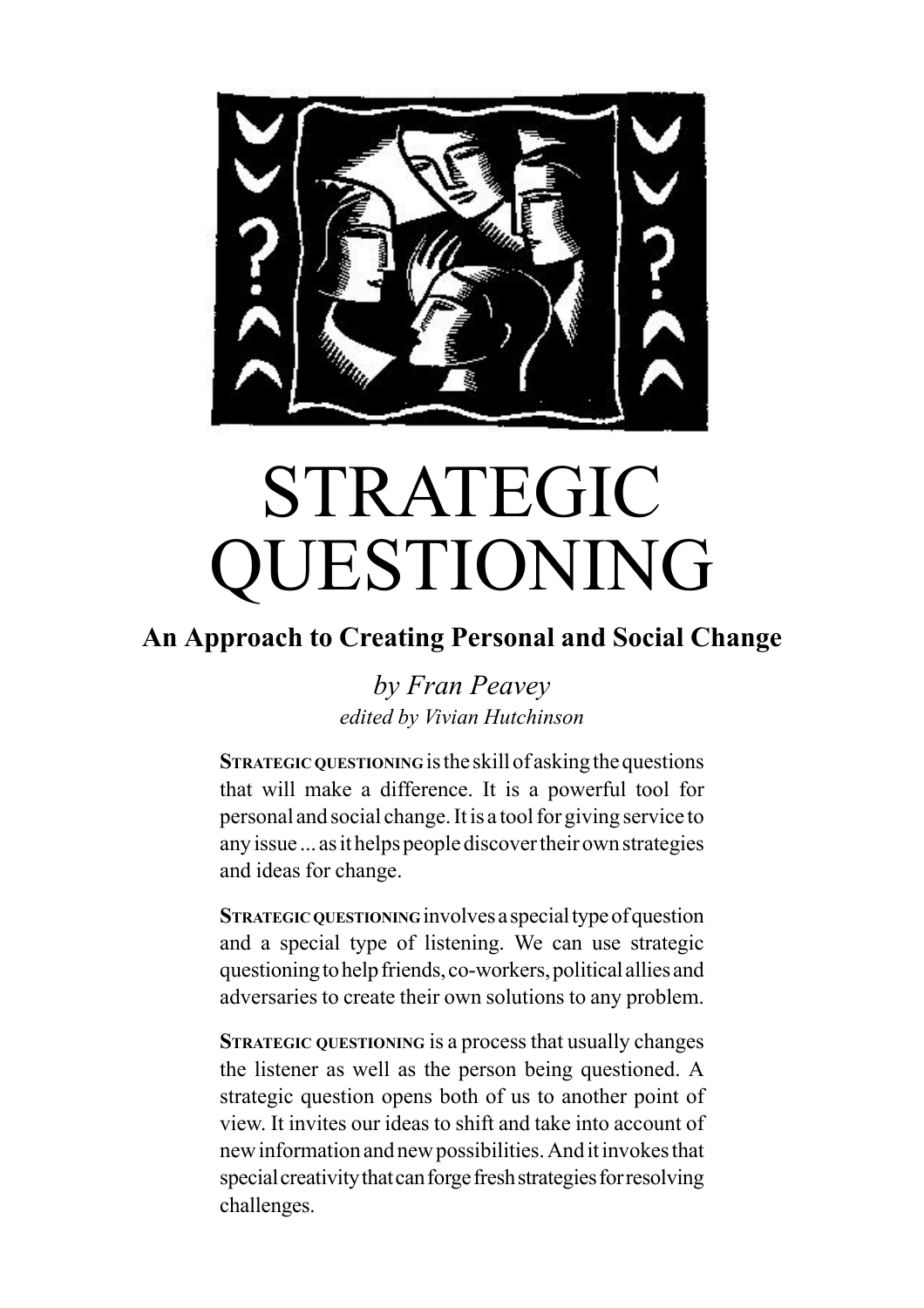## A SPECIAL TYPE OF QUESTION

WHAT WE KNOW OF LIFE is only where we have decided to rest with our questioning. We can operate with what we know  $-$  and we can be sure of one thing  $-$  somewhere someone is not resting at that state of knowing. They are researching and questioning  $-$  working on a new discovery.

We approach problems within a constantly changing body of information about the issues at stake. The amount of information that is known by human beings now doubles every five years! Very few people can keep up with the overwhelming avalanche of data that is being generated in any field. And changes within any body of information are so substantial and complex, that even computer databases are out of date almost as quickly as the local library.

This rapid turn-over of knowledge in any field requires a new understanding of information, and the way that questions relate to problems. An out-moded view of information is that it is a static thing ... something that can be contained in an encyclopedia or a library. A better metaphor for today is that information is like a river. In the river of information, ideas and relationships are constantly changing. Dipping into the river one day brings up different perspectives than the next day, because the river has moved on with one more day of experience and thinking.

So it is with questioning. Asking the same question today elicits a different answer than yesterday. What we did not know yesterday, we may know today. Whether we have learned new information or have simply created a solution from our own synthesis and analysis processes, both the question and answer has changed.

Is anything ever fully known? You find one piece of information and from that piece of information new questions arise... and you dip into the river again. So it goes on - discovery, new questions, new discovery, and new questions and on and on.

There is power in approaching a problem with the feeling of "I don't know.... There is also power in allowing doubt into what you think you already know. It doesn't have to be a threat to one's status or professionalism. Such an attitude allows the questions to emerge, and new discoveries to begin. Such an attitude opens the door to new possibilities and may invite others with fresh resources and perspectives to create new solutions with you. It opens the door to the river of information that is around the issues at stake, and helps us move into a dynamic relationship with this river and with life.

WHAT WOULD OUR WORLD be like if every time we were listening to a gripe session, someone would ask, "I wonder what we can do to change that situation?" and then listened carefully for the answers to emerge and then helped that group to begin to work for change? What would it be like for you to do that in your work, family or social context ? Your attention and context might shift from a passive to an active one. You could become a creator, rather than a receiver, of solutions. This shift in perspective is one of the key things that people need in our world just now. And the skill of asking strategic questions is a powerful contribution to making such a shift.

the river of information

the power of "I don't know ..."

> from passive to active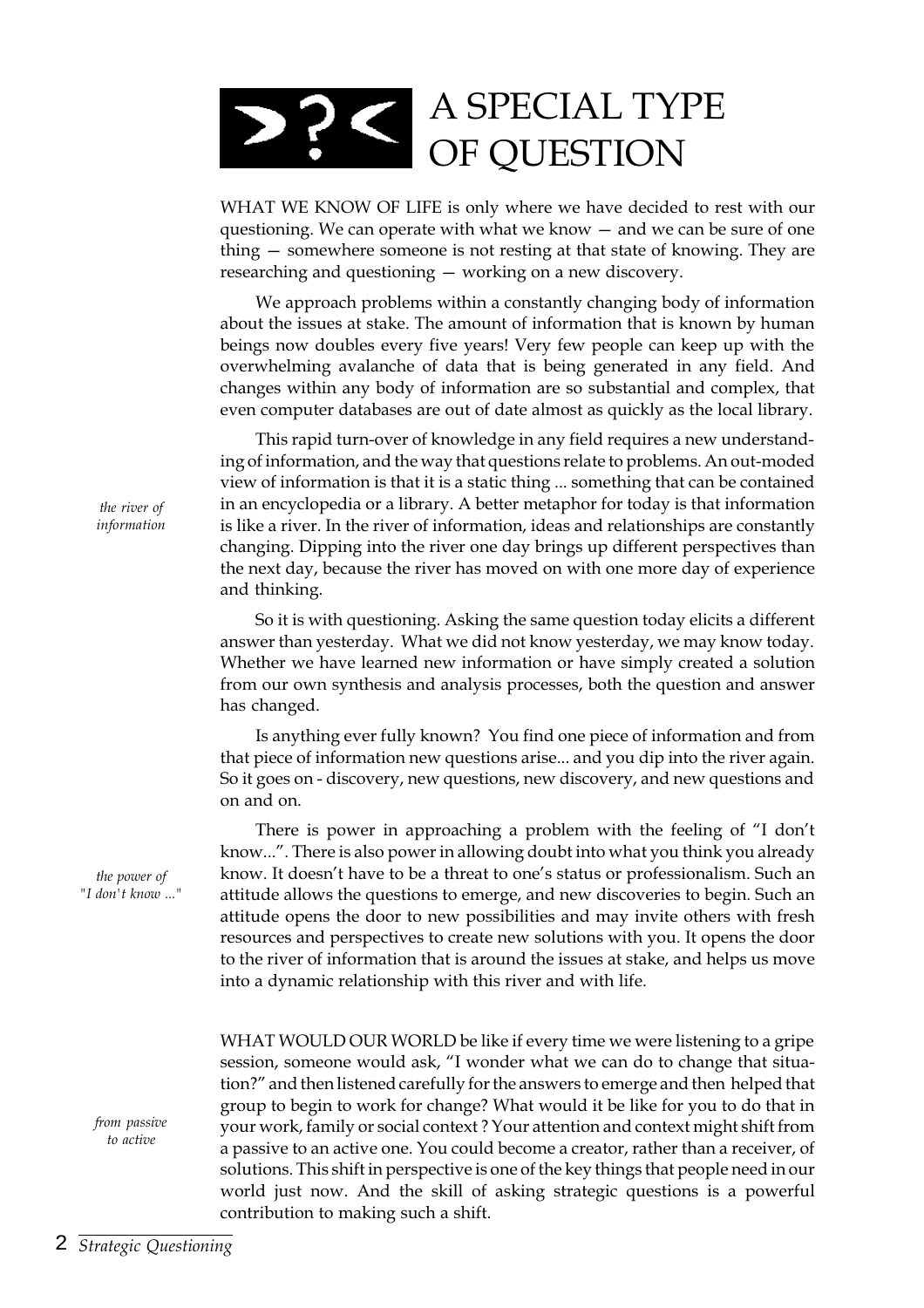Were you ever taught how to ask questions? Have you ever been taught about asking questions that will really make a difference? Most of us who were brought up in traditional families or in a traditional education system were not. We were certainly never encouraged to ask questions where the answers are not already known.

Traditional schooling was based on asking questions to which the answers were already known: How many wives did Henry VIII have ? What colour is that car? What is four times five? We learned that questions have finite and "correct" answers, and there is usually one answer for each question. The wrong answer is punished with a bad grade. The landscape of learning was divided into "right" and "wrong".

This may be a convenient way of running schools and testing people's capacity for memory in examinations, but it has not been a very empowering learning process for students, or a good preparation for the questions that will be coming up in life.

In some families, children are taught that to ask a question where there is no known answer and is to be avoided because it makes people uncomfortable. Adults or Parents who are supposed to be in charge of things seem to hate saying "I don't know." It may even be true that asking embarrassing questions, or in any way threatening the power of the adults is a punishable offence. The child learns to stop questioning before the unknowns are revealed.

All this is unfortunate to our times, because today  $-$  in our personal, professional and public lives  $-$  we are surrounded with questions that have no immediately known answers. And if you haven't been taught how to work with such situation and ask questions, then this can provoke fear and be intimidating.

wrong answers !

transforming fearful inquiry

# **WELT KEY FEATURES**

The key features of STRATEGIC QUESTIONING are :

- It creates knowledge by synthesising new information from that which is already known.
- It awakens the suppressed possibilities of change embedded in each person, in each institution and in each society.
- It is empowering ownership of the new information stays with the person answering the question.
- It releases the blocks to change and new ideas.
- It facilitates people's own responses to change.
- It generates energy to make changes happen.
- It creates answers that may not be immediately known but may emerge over time.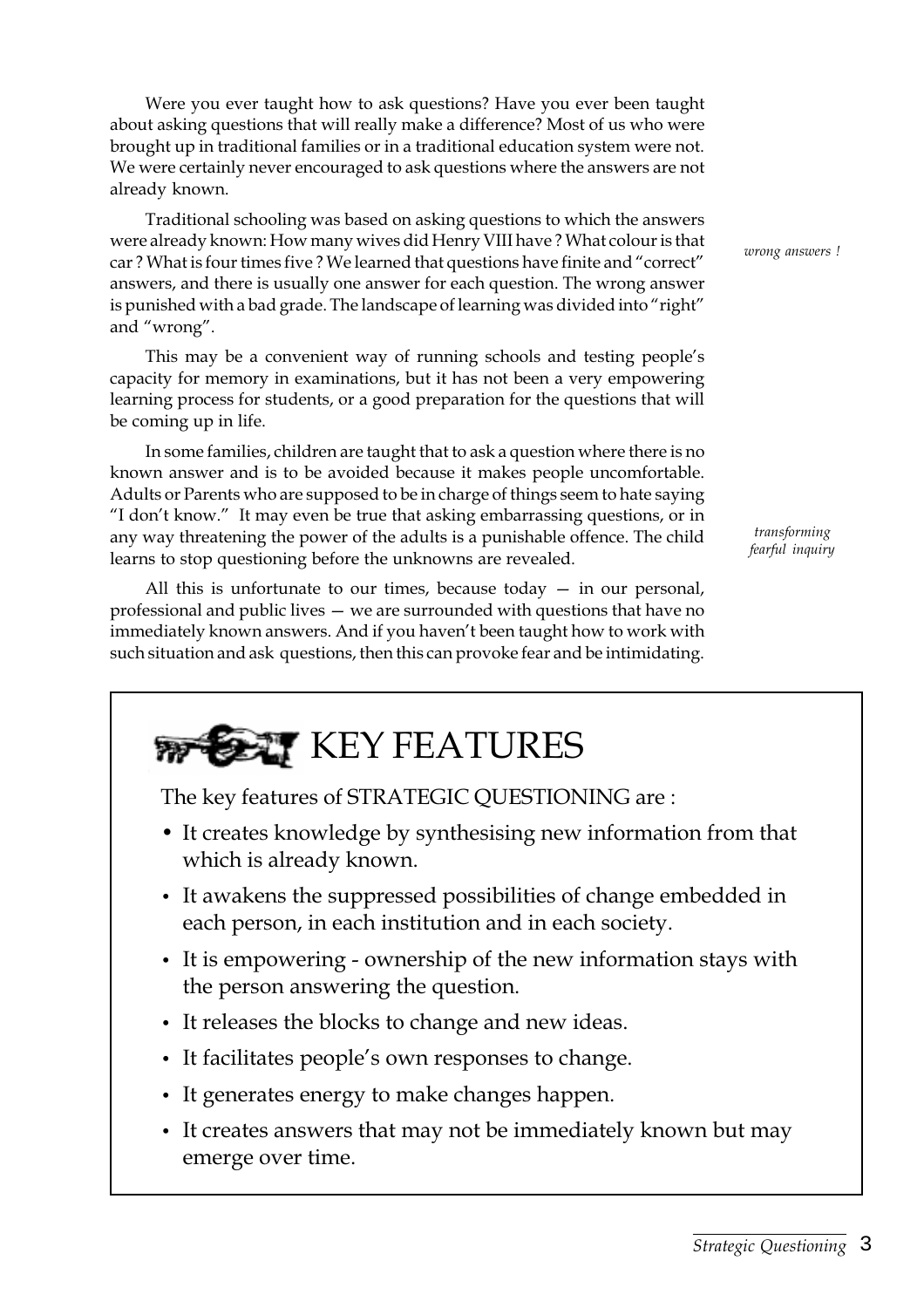Learning how to ask strategic questions is a path of transforming this passive and fearful inquiry into the world into a dynamic exploration of the information around us and the solutions we need. We can "make up" answers to almost any problem.

Take the traditional school. What would it have been like if when the teacher asked "what is four times five?" and when we had said "29". The teacher could say "wrong!" and leave it at that, or she could ask us to explain our thought process and how we got 29. We would have learned about ourselves, our thinking process and we might have discovered mathematics in an active way. The teacher might learn something about how to increase the effectiveness of her teaching methods.

In families that don't encourage questioning, an adult would rarely follow up an "I don't know..." with a "How can we find out ?". They are often so absorbed by their embarrassment, that they do not show the child how to find out. But it is important for children to grow up knowing that doubt, uncertainty and unknowing exist in an adult world - a world that they will inherit and need to play their part in creating solutions for.

SHAPING A STRATEGIC QUESTION \* involves several key features :

#### 1. A strategic question creates motion.

Most of the traditional questions that we've been taught to ask are static. Strategic questions ask how can we move? They create movement. They are dynamic rather than allowing a situation to stay stuck.

Often the way a conversation is structured creates resistance to movement. The martial art t'ai chi teaches a lot of wisdom about meeting resistance. It says that when you meet an obstacle, you only make it more firm by pushing directly on it. If you meet an object coming at you with resistance, it is not very useful at all. T'ai chi says that if you meet and move with the energy of the obstacle coming at you, taking the energy from the other, then motion in a new direction emerges. Both parties end up in a very different place than when they started, and the relationship between them is changed.

It is the same with asking a strategic question. As an example, suppose Sally is working on where she will live, and perhaps she has heard of some good real estate bargains in Sydney, and she's a bit stuck on what she should do next.

I could say to her, "Why don't you just move to Sydney ?". This question might be provocative, but not very helpful. It is really a suggestion that is pretending to be a question. For my own internal reasons I think she should move to Sydney. Perhaps I am projecting into the question my own wish to move to Sydney. Whatever. I'm leading her by the nose. And because I am asking a manipulative question, it is likely that the more I pressure Sally, the less likely she is to consider the Sydney option.

"How can we find out ?"

t'ai chi of questions

manipulative questions

<sup>\*</sup> I didn't invent the words "strategic questioning", although I thought I did. I had been using the term for four years, when a few years ago while doing some research I came upon a small book about teaching called Strategic Questioning written by Ronald T. Hyman, a close friend of a college professor of mine. So I must have heard the words 25 years ago and the word seeds got planted way back there in my mind; then when I needed them they came blossoming up. Thank you Ronald T. Hyman.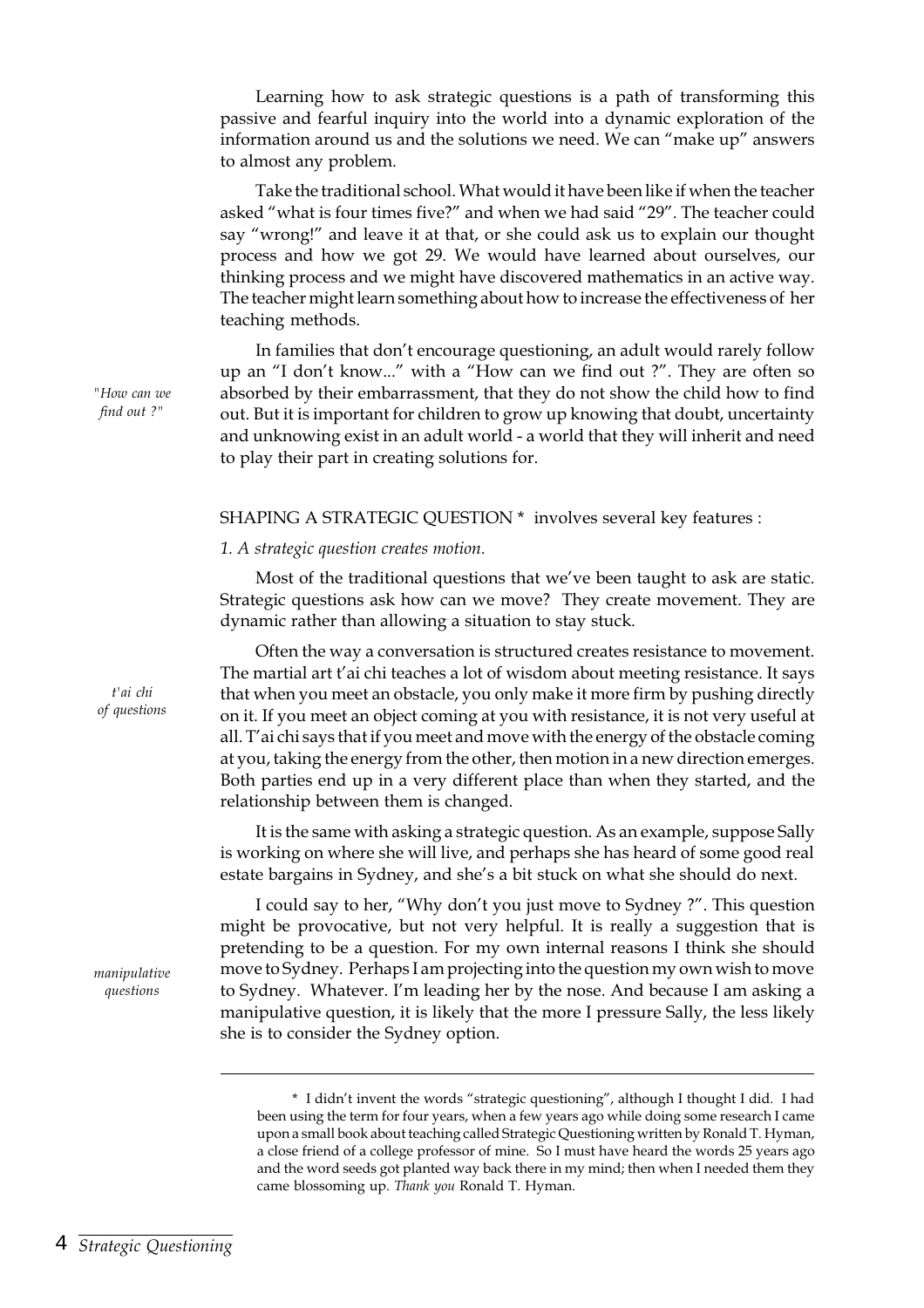A more strategic question would be to ask Sally, "What type of place would you like to move to ?", or "What places come to mind when you think of living happily ?", or "What is the meaning of this move in your life ?". Sally is then encouraged to talk about the qualities she wants from her new home, to set new goals ... and you can better work with her to achieve these goals.

Asking questions that are dynamic, can help people explore how they can move on an issue. On my first working trip to India with the Friends of the Ganges project, I asked the local people, What would you like to do to help clean up the river ?

Now, you might ask, "How did I know they wanted to clean up the river?". Well, I wanted to ask a question that assumed motion on this issue. I assumed that people are always wanting to do more appropriate behaviour. I further assumed that they wanted to move from their state of powerlessness regarding what to do about the pollution in the Ganges. Many interesting ideas emerged when I used that question - some of which we have implemented.

When we are stuck on a problem, what keeps us from acting for change is either a lack of information, or we have been wounded in our sense of personal power on an issue, or there is no system in place that enables us to move the issue forward. In our stuckness, we don't see how to make the motion.

When I ask a question like, "What would you like to do to help clean up the river ?", I open up a door for the local people to move beyond their grief and guilt and powerlessness about the pollution to the active dreaming and creation of their own contributions.

#### 2. A strategic question creates options.

If I asked Sally, "Why don't you move to Sydney?", I have asked a question that is dynamic only in one direction (Sydney) and it very much limits the options she is challenged to think about.

A more powerful strategic question opens the options up. Where would you like to live ?", or, "What are the three or four places that you feel connected to ?". There are much more helpful questions to ask her at this time. Sally might have been so busy thinking about the real estate bargains in Sydney, that she has lost a sense of all the other possibilities and her real goals.

A strategic questioner would help Sally look at the many options equally. Supposing Sally says she could move to Byron Bay or Sydney. It's not up to me to say to myself, "I think Sydney is the best, and I should encourage her down that path". If you're being ethical about it, then you could best help Sally sort out her own direction by questioning all the options even-handedly, with the same enthusiasm and interest in discussing both Sydney and Byron Bay. Not only that, but you could help by asking if there are any more options that occur to her during the questioning time (Twin Falls, Idaho ... or New Plymouth, New Zealand). Out of these questions, a brand new option may emerge.

It is particularly important for a strategic questioner not to focus on only two options. We are so accustomed to binary thinking, whether it's either Sydney or Byron Bay ... that Brisbane cannot emerge as a viable alternative. Usually when someone is only considering two options, they simply have not done the creative thinking to look at all the possibilities.

People are usually comfortable when they have two options and think they can make a decision at that level. This is part of the delusion of control. And since seeing how to make motion

opening the options up

don't focus on only two options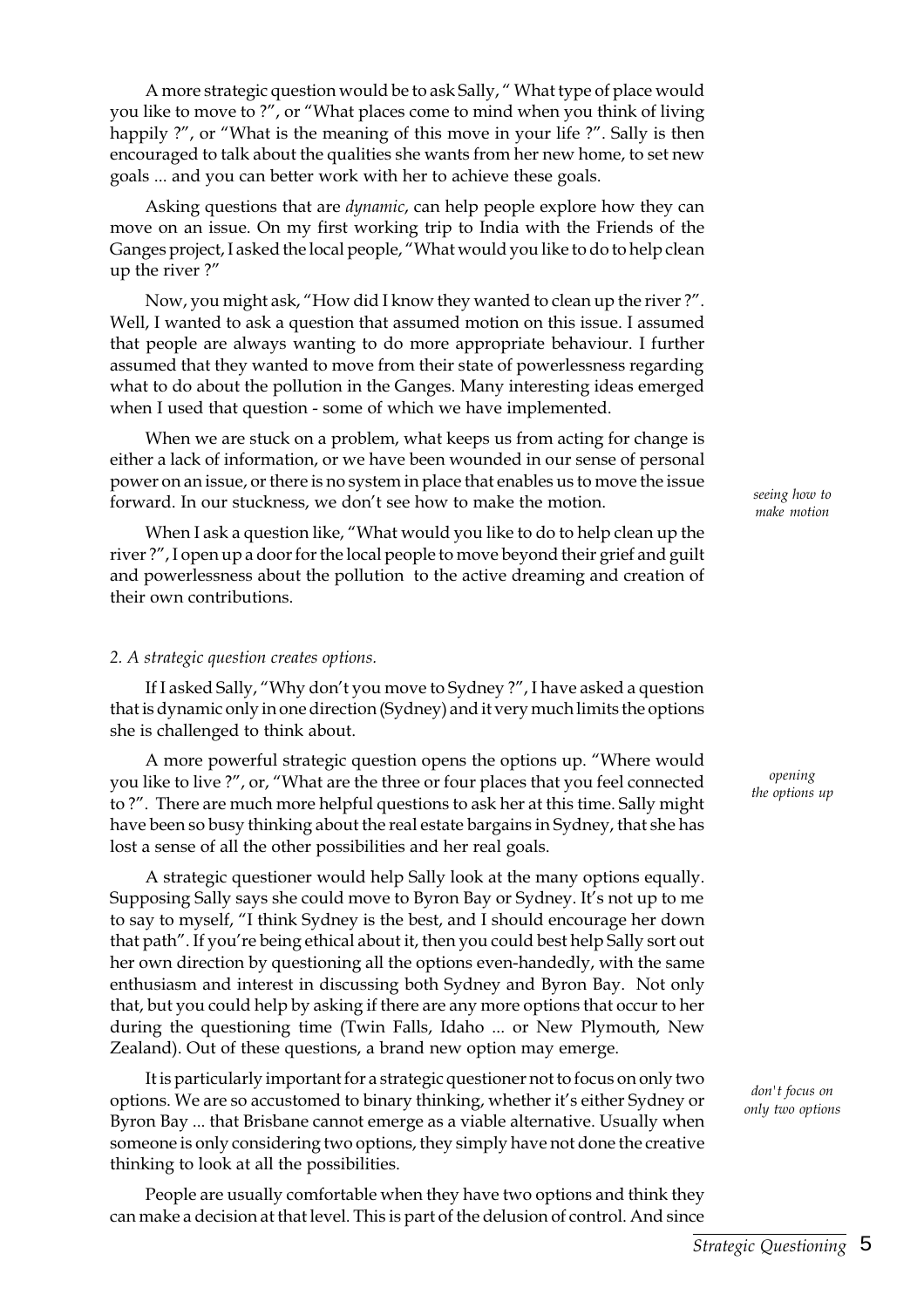two alternatives is already more complex than one, people stop thinking. The world is far more complex and exciting than any two options would indicate, but having two options creates the idea that a decision, however limited, is being made.

I have a friend whose daughter had got into some conflicts and had run away. My friend was fortunate in that she knew which train the daughter was probably leaving on in a few hours time. She was trying to decide whether to just let the daughter get on the train and run away, or to go to the train and insist that she come home.

I talked it over with her, and we worked on these options for a while, and then I asked, "What else could you do to help your daughter with her conflicts?". She thought. And then a new idea came up - She could run away with her daughter, and take the twelve hours on the train to help her sort things out.

Now, because my friend was scared and afraid for her daughter, she had been unable to think of this fine option until the door was opened through the question. It was the kind of option that she would probably have thought of a month after the event when all her anxious feelings had subsided, then she would have kicked herself for not thinking of it at the time.

#### 3. A strategic question digs deeper.

Questions can be like a lever you use to pry open the stuck lid on a paint can. And there are long lever questions and short lever questions.

Supposing I have just a short little lever, we can only just crack open that lid on the can. But if we have a longer lever, or a more dynamic question, we can open that can up much wider and really stir things up.

Some people approach problems with their heads just like a closed paint can. If the right question is applied, and it digs deep enough, then we can stir up all the creative solutions to that problem. We can chip away a lot of the crusty sediment that is trapping the lid on that person's head. A question can be a stirrer. It can lead to synthesis, motion and energy.

#### 4. A strategic question avoids "Whys".

When I asked Sally, "Why don't you move to Sydney ?", it was a question that focused on why she doesn't do it, rather than creating a more active and forward motion on the issue.

Most "Why" questions are like that. They force you to defend an existing decision or rationalise the present. "Why" questions also have the effect of creating resistance to change.

The openness of a particular question is obvious at the gross extremes, but becomes far more subtle and subjective as you deepen your understanding of the skills of strategic questioning. For example, can you feel the difference between asking, "Why don't you work on poverty ?", and, "What keeps you from working on poverty ?

Sometimes a Why? question is very powerful as you focus on values, and meaning. But in general it is a short-lever question.

short and long levered questions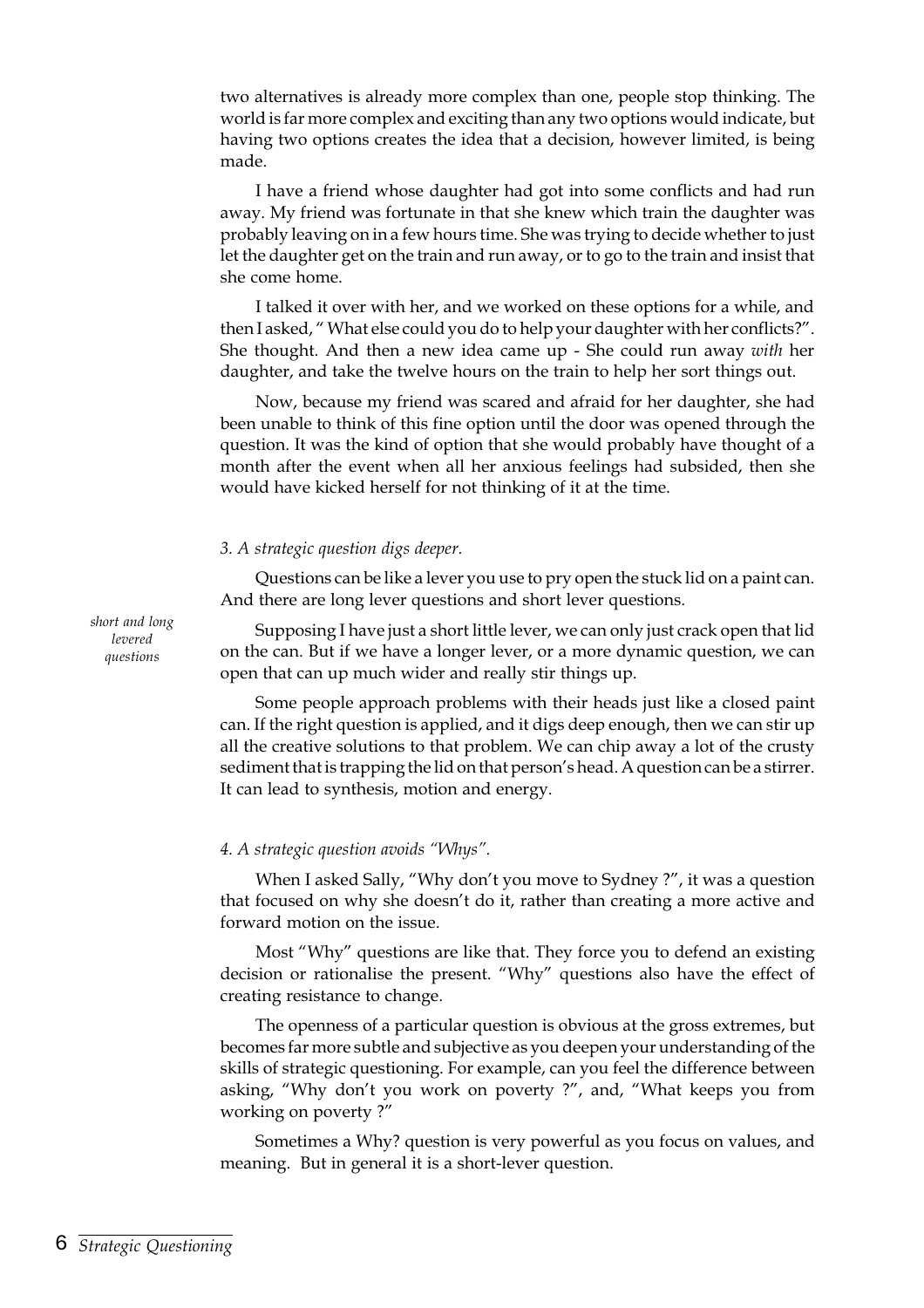#### 5. A strategic question avoids "Yes" or "No" answers.

Again, these type of questions ("Have you considered...") don't really encourage people to dig deeper into their issues. A question that is answered with a "Yes" or "No" reply, almost always leaves the person being asked the question passive and in an uncreative state.

A strategic questioner needs to rephrase their queries so that they avoid the "yes and No" dead ends. It can make a huge difference to the communication taking place.

I heard of a student who was very intrigued by the ideas behind strategic questioning. He realised that he hardly ever spoke a question to his wife without it getting simply a "Yes" or "No" in reply. A week after the class on strategic questioning, he reported that the technique had completely changed his home life! He had gone home and told his wife about these special types of questions, and they agreed to avoid asking a question that has a "Yes" or "No" answer ... for a week. He reported they had never talked so much in their lives!

#### 6. A strategic question is empowering.

A strategic question creates the confidence that motion can actually happen, and this is certainly empowering. When I have asked people in India, "What would you like to do to clean your river?", it assumes that they have a part in that picture of healing. It even expresses a confidence in the person being questioned that they have a contribution to designing the cleaning-up process.

One of my favourite questions is, What would it take for you to change on this issue ?". This question lets the other person create the path for change. Imagine an environmental protester going to a lumber mill owner and asking, "What would it take for you to stop cutting down the old-growth trees?". This question is an invitation to the mill owner to co-create options for the future of his business with the community. The owner might tell the questioner the obstacles he faces in making changes to his business, and maybe they can work together to satisfy some of their mutual needs so that the old-growth trees can be preserved.

The planning that comes out of asking such a strategic question may not exactly resemble what either party wanted in the beginning ... but a new reality is born out of the dialogue, and could well work to achieve both the protester's and the mill owner's goals.

Empowerment is the opposite of manipulation. When you use strategic questioning, rather than putting ideas into a person's head, you are actually allowing that person to take what's already in their head and work with it.

I had a student who worked in the command structure of a large police force. Like many government departments, his department had been restructured and this had led to stress and disgruntlement between colleagues. They were not working together as a team. For weeks in their staff meetings, members of the department had been asking themselves, What was wrong with the way we are working?".

When my student took the strategic questioning methods back to his unit, his department started to approach their difficulties with different, and more empowering, questions. They asked, What will it take for us to function as a team?", "How do we want to work together?", "What do each of us want to do?", dead ends

expressing confidence

What will it take ... ?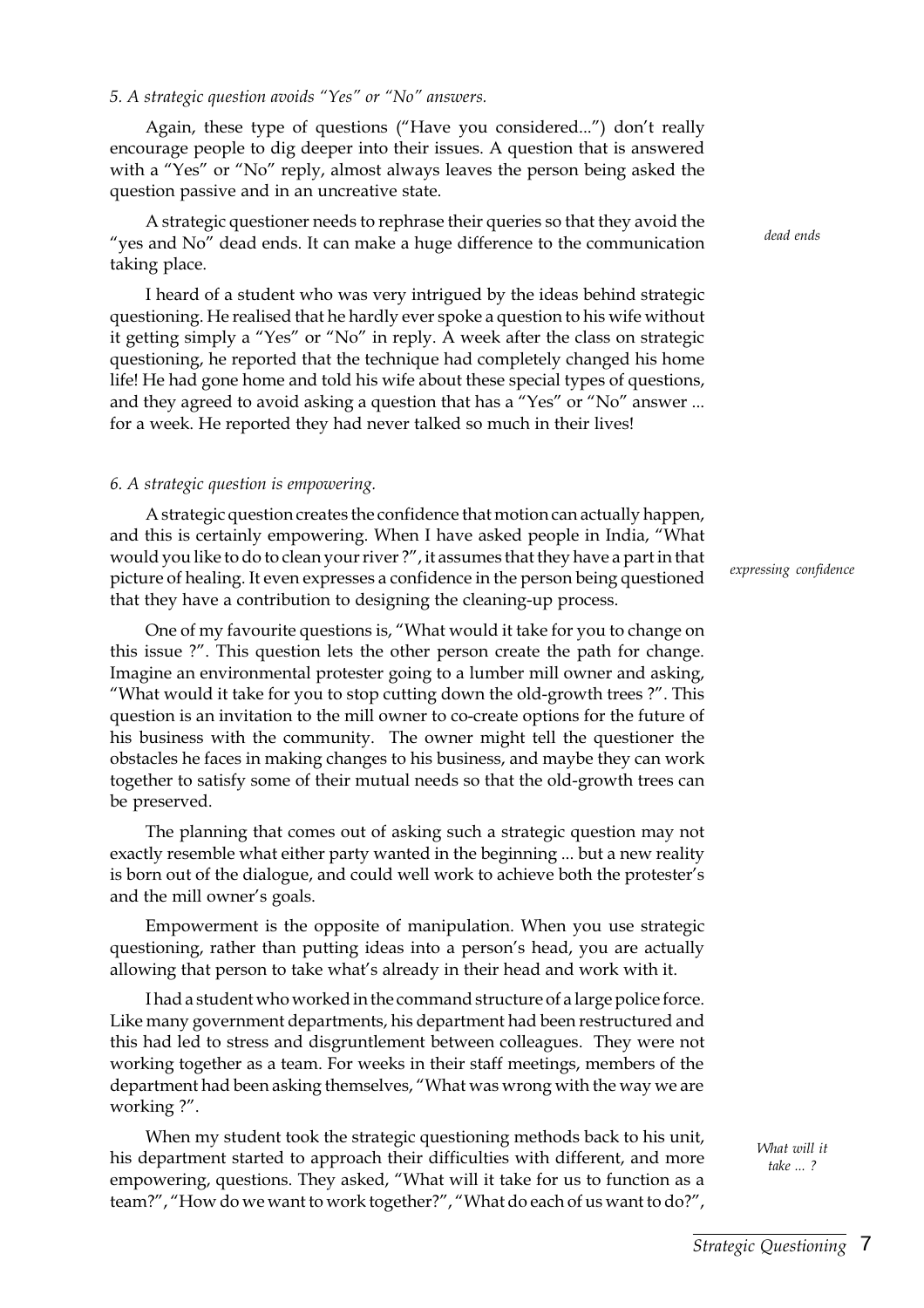"What support do we each need ?" They reported that after the strategic questioning session, the low morale started to move, meetings became creative and a sense of teamwork returned to the unit.

#### 7. A strategic question asks the unaskable questions.

For every individual, group, or society, there are questions which are taboo. And because those questions are taboo there is tremendous power in them. A strategic question is often one of these "unaskable" questions. And it usually is unaskable because it challenges the values and assumptions that the whole issue rests upon.

I like the fairy story about the king who went on a parade without any clothes on, because he had been tricked by some unscrupulous weavers into thinking he was wearing a magnificent costume. It was a child that asked the unaskable question, "Why doesn't the King have any clothes on ?". If that child had been a political activist, she might have asked other unaskable questions, like, "Why do we need a King?", or, "How can we get a wiser government?".

In the early 1980's, one of the unaskable questions for me was, "What shall we do if a nuclear bomb is dropped?". You couldn't answer that without facing our overwhelming capacity for destruction, and the senselessness of it. That question allowed many of us to move beyond terror and denial, and work politically to keep it from happening.

Some other unaskable questions might be : for the seriously ill person : " Do you want to live or die ?" ... for those involved in sexual politics : " Is gender a myth?" ... for the workaholic : "What do you do for joy ?" ... for the tree activist: " How should we have building materials ?" ... or for the politician : " What do you like about the other parties' platform ?", or " How could both parties work closer together ?".

Questioning values is a strategic task of our times. This is because it is the values behind highly politicised issues that have usually got us into the trouble in the first place. We need to look at a value, a habit, an institutional pattern and ask, "Is this value working or not ?", "Are these values working for the common good ?", "Are these values pro-survival (pro-life) or anti-life?"

If you can ask the unaskable in a non-partisan way, not to embarrass someone but to probe for more suitable answers for the future ... then it can be a tremendous service to any "stuck" issue.

challenging values and assumptions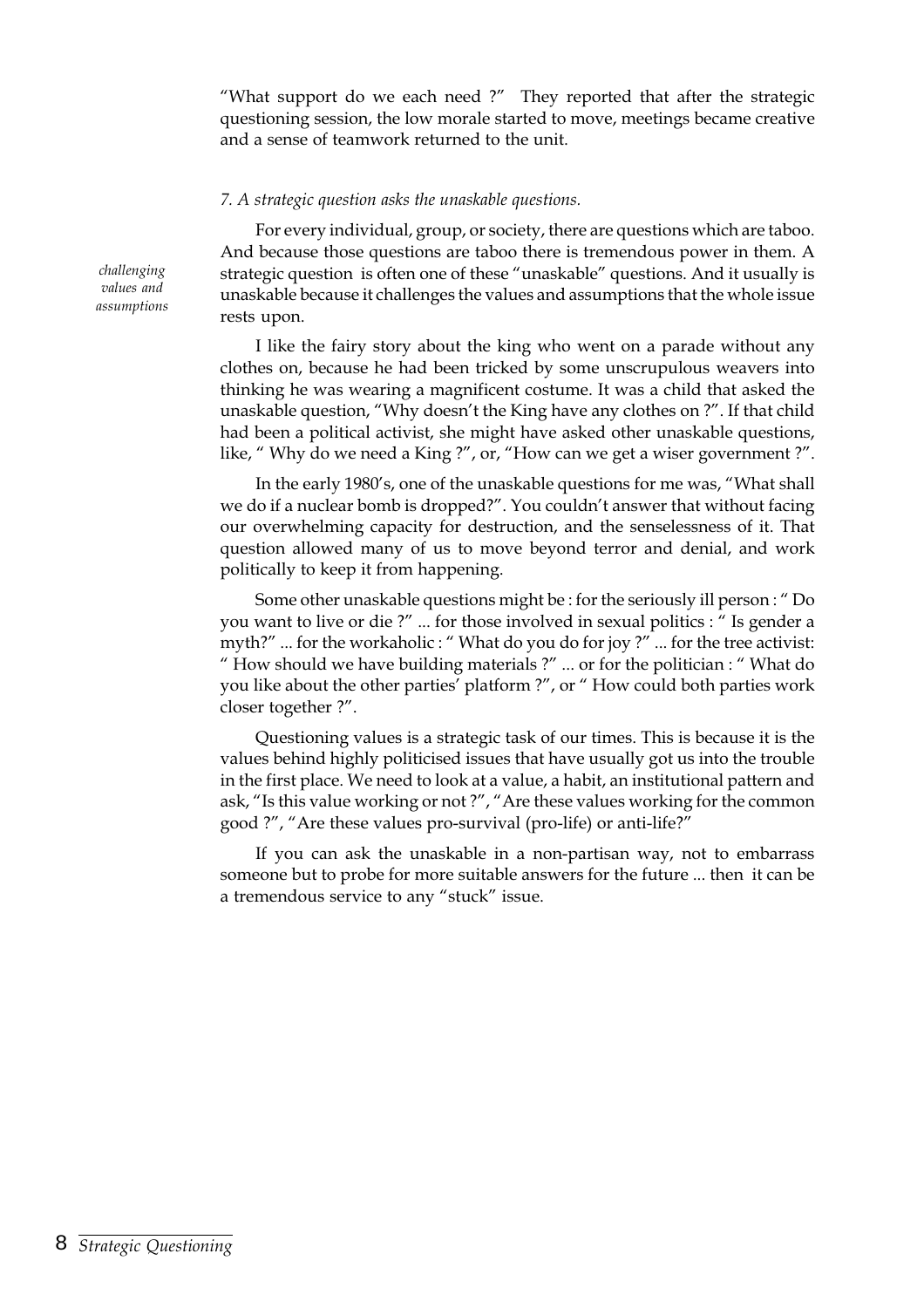





# THE STRATEGIC QUESTIONING PROCESS

ALL QUESTIONS DIFFER in their power. It's not a matter of a question being labelled strategic or not, a question can be more or less dynamic, more or less strategic, more or less actioning, longer or shorter levered.

To adapt de Bono's terms there are "rock" questions, those that assume a tough truth, which focus on hard edged, permanent, unchanging reality, and then there are "water" questions which are those which flow, which work to find a way through, a reality that moves, a focus on "to" rather than "is". A water question takes the form of the container into which it is poured, but is not a form unto itself.

I like to think of these question families as increasing in fluidity, dynamic and strategic power as you go down from level to level. In any use of the strategic questioning process, we would start near the top of the family order and work our way down to the more powerful question families.

### FIRST LEVEL - Describing the issue or problem

WHILE THIS LEVEL does not use strategic questions as such, describing the issue or problem is an important job. We need to gain the facts and points of view of all the main players in order to frame the strategic questions later.

#### 1. FOCUS QUESTIONS

These questions identify the situation and the key facts necessary to an understanding of the issues at stake. When using questioning with an individual, this is the time when the facts of the situation are presented. Questions here focus on understanding the relevant parts of their story. When using Strategic questioning in a community polling process, questions focus on how they think about the particular issue at stake.

The key in framing the questions is to be open and non-partisan in the questions and in the tone of the questioner. It should be an equally valid question for a person no matter what their position is on the issue.

What aspects of our community life concern you?

- What do you think about the logging of old growth redwoods?
- How has the violence in our community impacted you?
- What are you most concerned about in your community?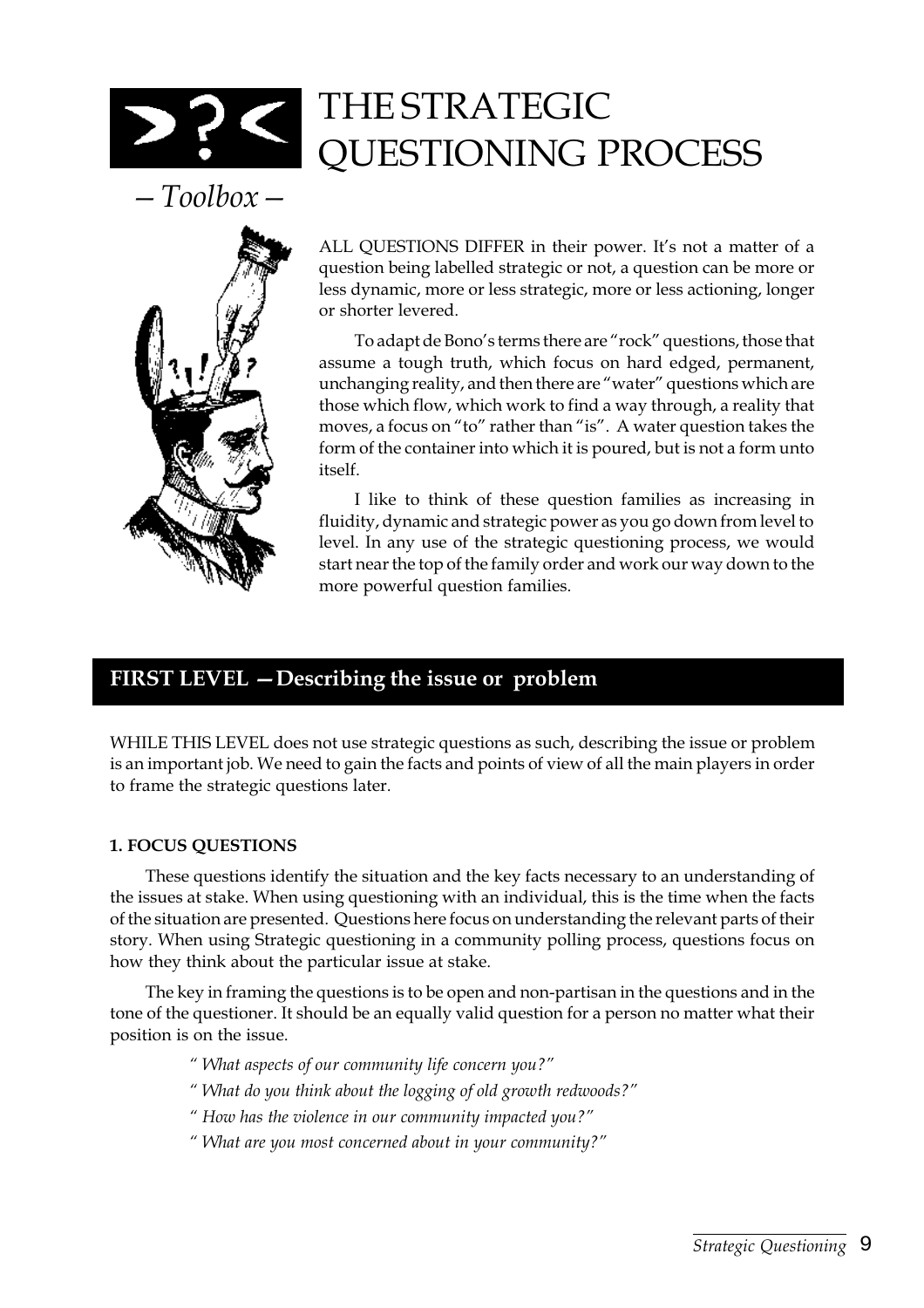#### 2. OBSERVATION QUESTIONS

These questions are concerned with what one sees and the information one has heard regarding the situation.

> "What do you see?" "What do you hear?" What have you heard and read about this situation?" Which sources do you trust and why?

What effects of this situation have you noticed in people, in the earth? What do you know for sure and what are you not certain about?

#### 3. ANALYSIS QUESTIONS

These questions focus on the meaning given to events. Here the questioner is trying to ascertain how a person thinks about the situation, what motivation is ascribed to key participants in the story and the relation of individuals and events. "Why" questions are appropriate here. You are still gathering information and there is usually little motion in your questions but you might be surprised. Sometimes these questions trigger strong feelings, or unanticipated motion.

> What do you think about ....? "What are the reasons for ....?" What is the relationship of ......to .......?

#### 4. FEELING QUESTIONS

These questions are concerned with body sensations, emotions and health. It is important not to skip over these questions. Feelings often interfere with thinking, trust and imagination. Listening to and honouring the personal consequences of an event or issue is important in freeing the person to think about the area.

You do not have to "fix" the feelings ... you can't. Simply listen respectfully and when you sense the person is ready, move on. They may return to this level from time to time naturally. Some people may wish to spend very little time in the feeling level, while others may get lost in feeling and need some encouragement to move into a more dynamic discussion.

> What sensations do you have in your body when you think or talk about this situation?"

"How do you feel about the situation?"

"How has the situation affected your own physical or emotional health?"

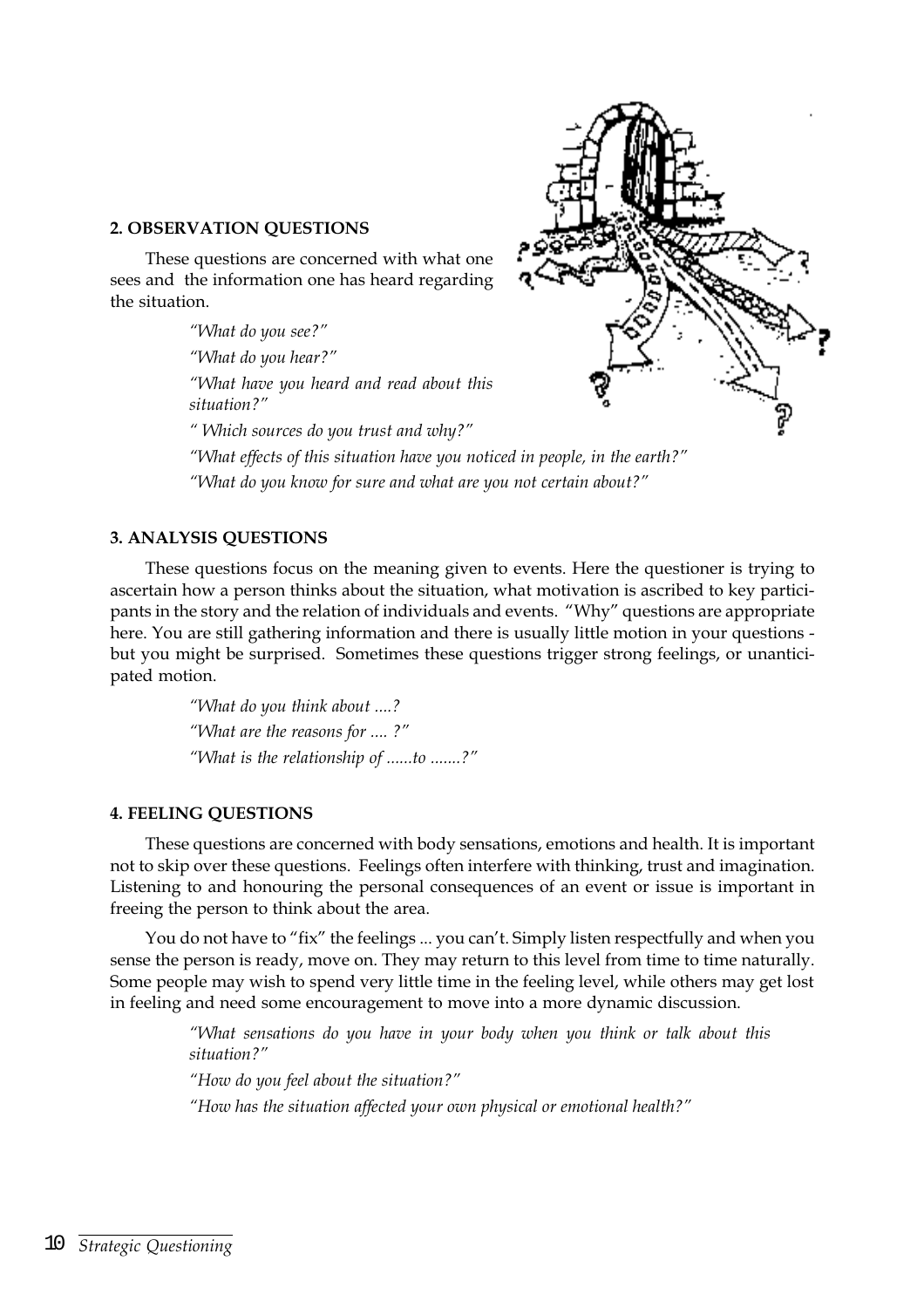### SECOND LEVEL - Strategic Questions. Digging deeper.

NOW WE START asking questions that increase the motion. The mind takes off, creating new information, synthesising, moving from what is known into the realm of what could be. Here you find more long-lever questions.

#### 5. VISIONING QUESTIONS

These questions are concerned with identifying one's ideals, dreams, values. Articulating dreams and visions makes them a bit more real and their power is undeniable. We begin to build a bridge from the anchor of the present into midair. We stop pushing things as they are and focus on how things can develop.

> How would you like it to be? What is the meaning of this situation in your own life?

#### 6. CHANGE QUESTIONS

These questions are concerned with how to get from the present situation towards a more ideal situation. As future alternatives take form, they are examined. Often the vision is partial but people are able to identify pieces that need to change. Later these specifics can be worked into a cohesive whole. Some people prefer a visioning process before asking specific change questions.

> "How could the situation be changed for it to be as you would like it?" "What will it take to bring the current situation towards the ideal?" "What exactly needs to change here?" "How might those changes come about? Name as many ways as possible" "Who can make a difference?" What are changes you have seen or read about? "How did those changes come about?" (here you are trying to find the individual's change view which will greatly impact the strategies for change available to the person.)

#### 7. CONSIDER ALL THE ALTERNATIVES

These questions examine the alternatives that come from the vision and ways things need to change. There are many ways to get to any goal. If a person is only examining two alternatives maybe more feeling work needs to be done.

Be sure not to give more time, enthusiasm, or focus to any one alternative even if you think it is the best. Also search out alternatives that seem on first glance to be odd or unusual. These ideas may have the seeds of other more viable alternatives, or suggest other ideas later on.

You may focus on creating alternative visions or alternative ways of achieving the changes mentioned above. Some people will get overwhelmed with questions that ask for "all the ways" but will continue to create if you simply request more ideas one at a time. Stay open to new ideas popping up throughout the process.

> "What are all the ways you can think of that would accomplish these changes?" "How could you reach that goal? What are other ways?" "Be sure to tell me if other ideas come up ..."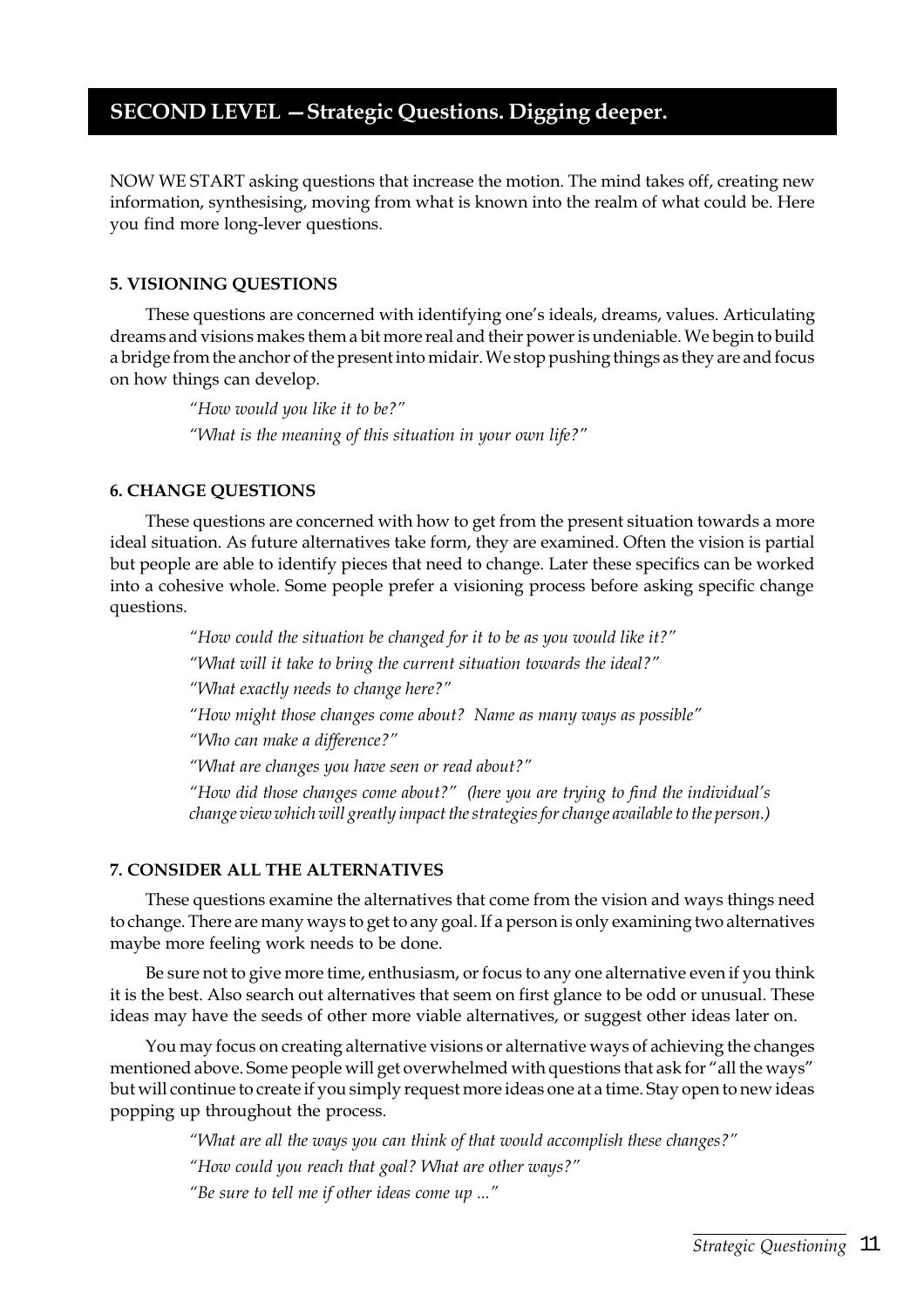#### 8. CONSIDER THE CONSEQUENCES

Explore the consequences of each alternative. Conscientiously examine each alternative for personal, environmental, social or political consequences, giving the same amount of time and energy to each alternative. Returning to feeling questions may be beneficial here.

> How would your first alternative affect the others in your group? "What would be the effect of using the runoff for your garden?" How would you feel doing (name each alternative)? What would be the political effect if you did ....?

#### 9. CONSIDER THE OBSTACLES



Each alternative has things in the way of being achieved. Identify the obstacle, and how to deal with it if the alternative were selected. Focusing on obstacles is an important first step in removing them. Obstacles may be addictions, values or needs. It is more useful to focus on what keeps a person, group, or institution from changing rather than pressuring them to change. Choices are clearest when the change and the obstacles to change are visible to both the questioner and questionee.

"What would need to change in order for alternative "a" to be done?" What keeps you from doing ....? What prevents you from getting involved?

#### 10. PERSONAL INVENTORY and SUPPORT QUESTIONS

These questions are concerned with identifying one's interests, potential contribution and the support necessary to act. An important aspect of encouraging change is identifying the support needed to make the change. It may be financial, verbal, or emotional support that is needed.

> "How can I support you?" "What would it take for you to participate in the change?" What do you like to do that might be useful in bringing about these changes? Tell me what is special about you. What aspects of the situation interest you the most? "What support would you need to work for this change?"

At this point in the questioning a decision may begin to emerge. Check to see if the person you are questioning perceives the decision arriving. If the decision is not apparent, do not force it. Often several days of pondering and several nights of dreaming are needed before clarity comes.

#### 8. PERSONAL ACTION QUESTIONS

These questions are those which get down to the specifics of what to do, and how and when to do it. The actual plan begins to emerge. A questioning relationship may use several time periods to advantage. Sleeping and dreaming help the inner sense "true" the vision and plan. Action questions can also focus on alternative plans and possible outcomes in both the long and short term. Feel free to play with the planning process - remembering that the future is always changing.

"Who do you need to talk to?" How can you join a group that is working on this? "How can you get others together to work on this?"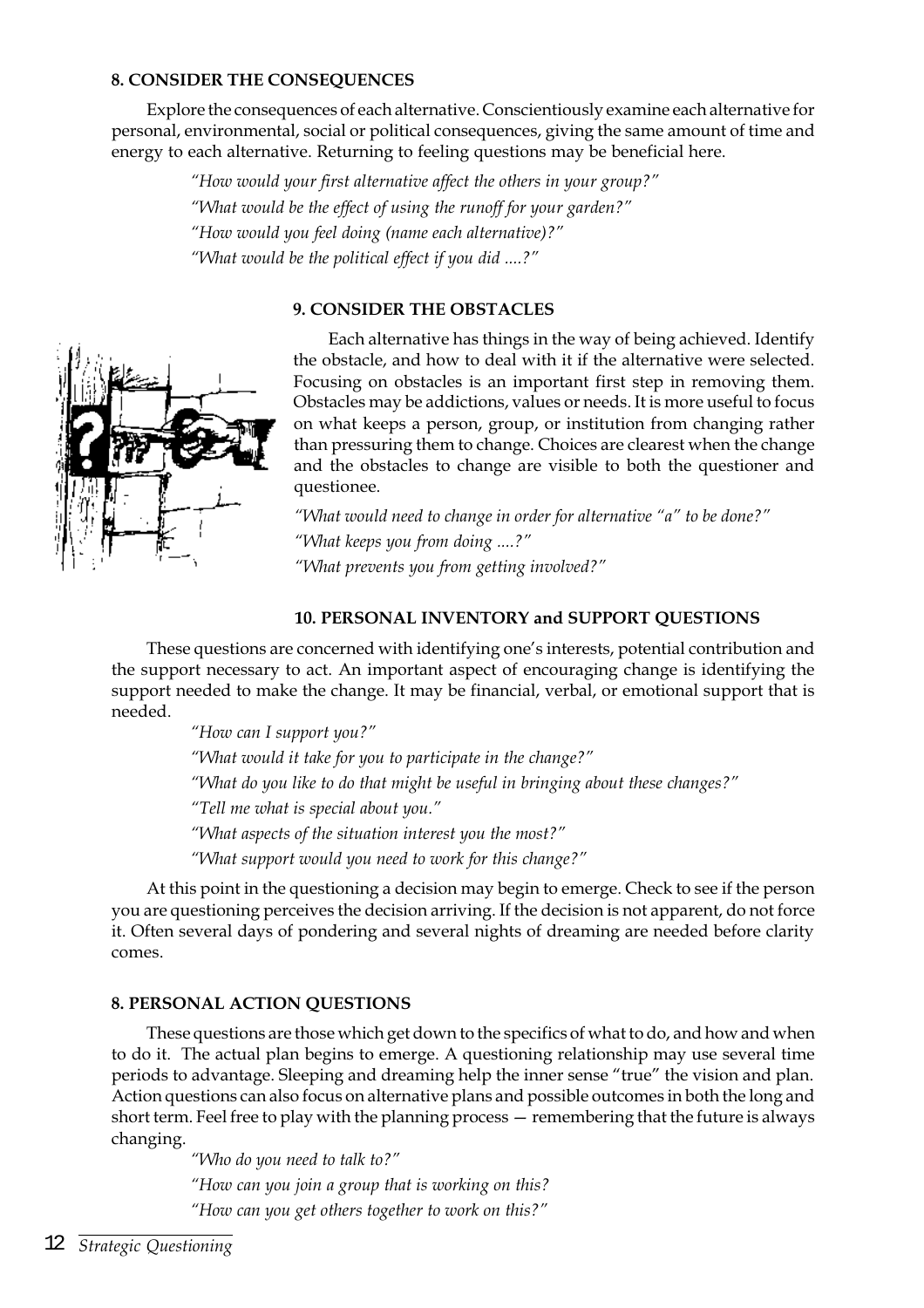## A SPECIAL TYPE OF LISTENING

AN IMPORTANT TASK OF strategic questioning is to create the environment where people can see the solutions that are within themselves. You listen deep into the moving heart of the person opposite you. A strategic questioner listens for the latent solutions hidden in every problem. And this involves a special type of listening.

A strategic questioner listens for the latent solutions that are hidden within every problem. And this involves a special type of listening. You are not merely passively listening ... you are creating an action path with your attention.

This dynamic listening is in itself a special type of communication. It involves immersing yourself within the sea of "transactions" that surround an issue. You are not just listening to this information in a static or passive way. Your attention is focused on the reality of now ... and also paying attention to the clues of what it could be.

It is this dynamic listening that opens doorways within the issues being discussed. Your attention creates space around the speaker - space within which they can explore their own options.

Dynamic listening is more like looking than listening. Usually when you listen you hear everything around you in one total "hearing". But this kind of listening is listening in only one direction  $-$  your ears are turned only toward the deepest part of the person or people opposite you. You are listening to their thinking, to their feeling, to their dreams, and to their essence. Your ears wander in between their words, their sighs, and their questions, searching out meaning, resolve, motion and need.

You look for the obstacles to caring, the blocks to action.

You look for what is pushing people, and why they feel compelled to do something about the issue.

You look for the group's ideas of how they want things to be - how they see things could or should change.

You look for how they think about change and how change happens in their lives.

You look for the path to change that the group sees - however dimly and timidly they see it. Sometimes you explore the path together, asking questions which allow you both to think freshly and creatively.

You look for the dreams and goals planted deep in the group or person's heart.

You look for how to remove the resistance which is found on the path of change.

You look for feelings as they anticipate each possible choice or option in front of them.

You look for what support each person would need to move on any path of change.

listening for solutions that are hidden within the problem

dynamic listening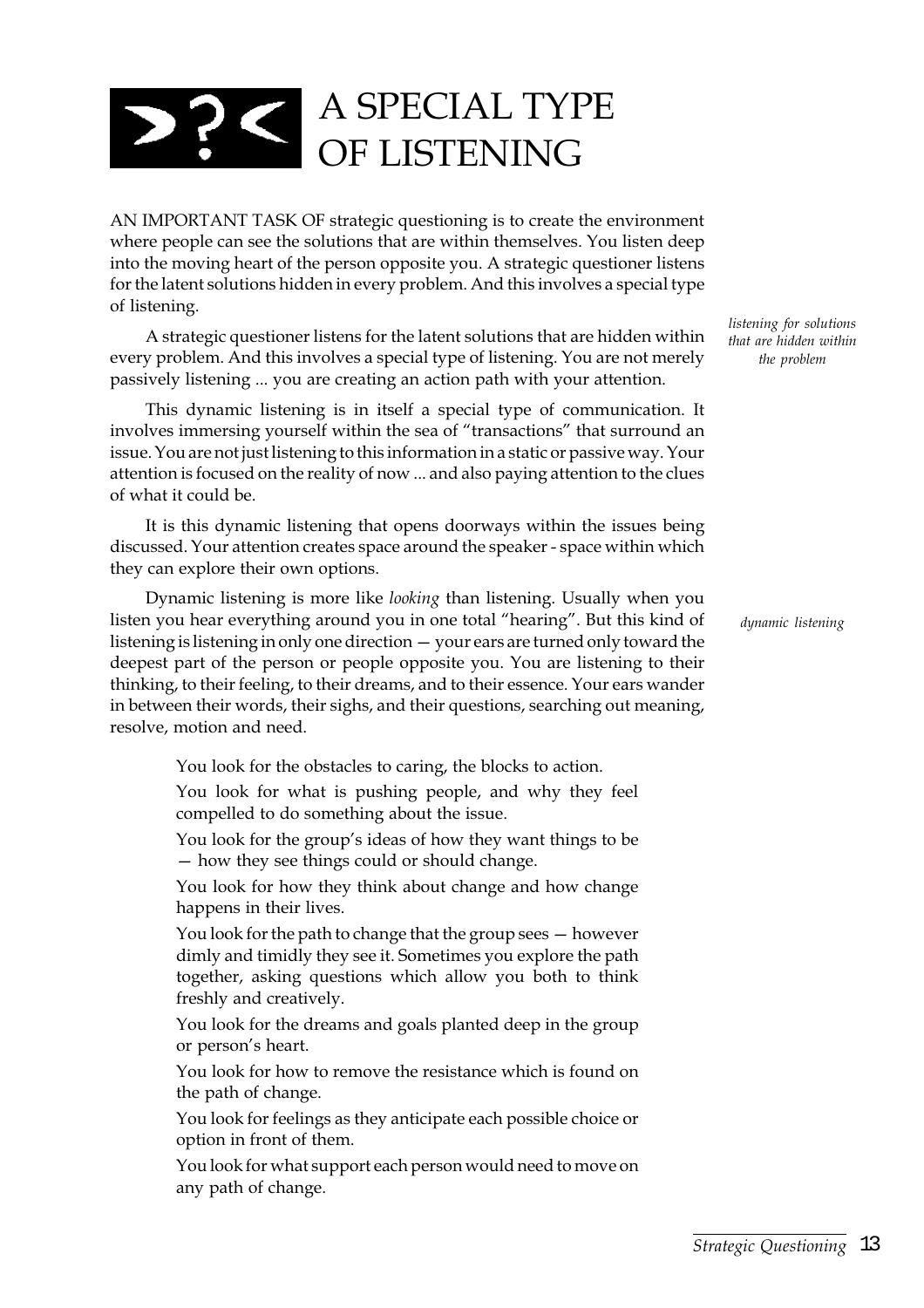| wandering minds                                | WHAT DOES IT TAKE for us to really listen deeply to each other? Usually our<br>minds are not full of attention while we are hearing the other person speaking,<br>our thoughts are full of reactions, distraction, fantasies and judgments.                                                                                                                                                                                                                                        |
|------------------------------------------------|------------------------------------------------------------------------------------------------------------------------------------------------------------------------------------------------------------------------------------------------------------------------------------------------------------------------------------------------------------------------------------------------------------------------------------------------------------------------------------|
|                                                | The musician Karen Hagberg has written eloquently about the importance<br>of dynamic listening. She writes *:                                                                                                                                                                                                                                                                                                                                                                      |
|                                                | " Without careful listening, a pianist cannot understand the various ways a<br>single note can be played  It seems impossible that we do not listen to<br>ourselves, what else is there to do while we are practicing?                                                                                                                                                                                                                                                             |
|                                                | " What else are we doing?  There are many things, actually, that I am able<br>to do instead of listening. I can hear an imaginary pianist, Horowitz for<br>example, and imagine his sound as mine. I can feel the music instead of<br>listening to it and move around a lot as I play, imagining that my feelings<br>must be coming out as sound.                                                                                                                                  |
|                                                | " Possibly I am daydreaming, half asleep, not concentrating  Usually,<br>though, I am merely thinking about something. Thinking is not listening,<br>nor is judging the performance as it evolves. Listening is listening  "                                                                                                                                                                                                                                                       |
| listening as if<br>your life<br>depended on it | There are times when we truly listen $-$ usually when we sense ourselves to<br>be in danger. We stop in our tracks, our ears prick up, and we listen as if our lives<br>depend on it. The listening required for strategic questioning is like that  we<br>need to listen as if someone's life depends on it - because it does.                                                                                                                                                    |
|                                                | Through this dynamic listening to ourselves, to the earth and to our fellow<br>citizens - even those we might consider our adversaries - we may create the space<br>where people can discover themselves saying great ideas, or finding the energy<br>and will to make changes happen in their lives.                                                                                                                                                                              |
| questioning and social<br>change               | STRATEGIC QUESTIONING IS POLITICAL because it is a process that encour-<br>ages people to find their own way through the rapids of change. It is political<br>because it leads to strategies for change. It is political because it can take political<br>debates beyond dogma and ideology  into fresh perspectives on common<br>problems. It is political because it is a way of transforming your attachment to<br>your own goals and opening up options that are common goals. |
|                                                | It is funny how we resist change, resist participating in the changes<br>necessary in our time  I know I do. But when we get involved with change, we<br>can tap into a surprising stream of aliveness and creativity and inner wisdom<br>which is our contribution to the process of social change.                                                                                                                                                                               |
|                                                | There are many things that keep us from acting on what we know:                                                                                                                                                                                                                                                                                                                                                                                                                    |
|                                                | We don't know any alternatives, as we have a lack of good<br>information on the situation.                                                                                                                                                                                                                                                                                                                                                                                         |
|                                                | We may lack leadership or the confidence to pursue our goals<br>as leaders ourselves.                                                                                                                                                                                                                                                                                                                                                                                              |
|                                                | We may subscribe to a kind of fatalism which does not encour-<br>age thinking about alternatives.                                                                                                                                                                                                                                                                                                                                                                                  |
|                                                |                                                                                                                                                                                                                                                                                                                                                                                                                                                                                    |

We may have taken in the often frightening information about the problem in a passive and alienating way. (Television is one of the prime example of passive information transfer). And we are stuck in inactivity until our feelings about the information are dealt with.

\* From Karen Hagberg's Matsumoto News, from the forthcoming book When the Teacher is Ready the Student Appears.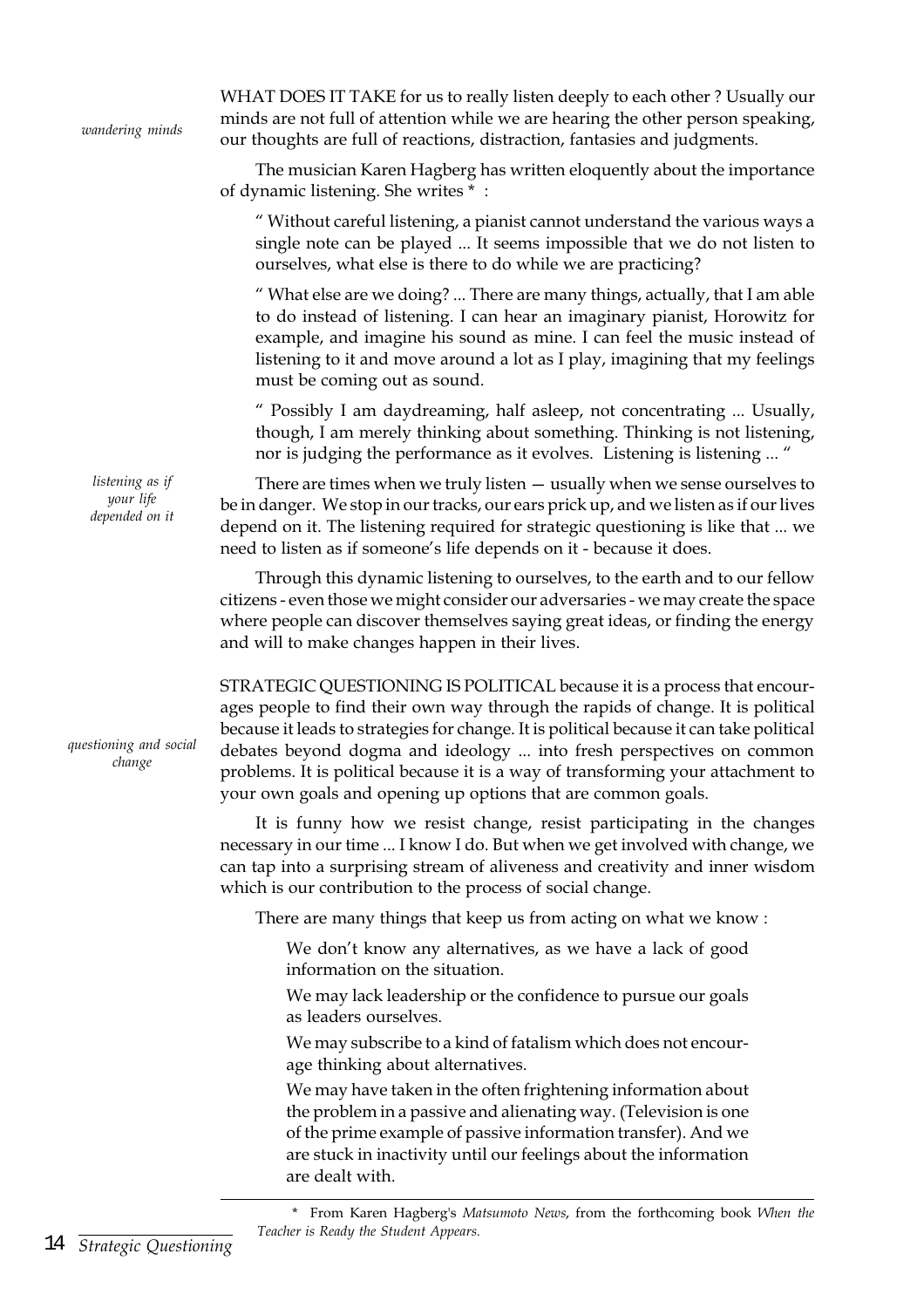Strategic questioning helps us break through this sort of gridlock. In dynamic dialogue there is a focus on how change can happen and with it comes the potential for new "will" to arise also.

In Hindi there is a special word, sunculp for this determination. Sunculp is the process of tapping into the strength and collective will of the whole. It is a will that is not individual but is part of the will of the entire context. It is a resolve and commitment which we experience for the whole society.

Sunculp can be found in any timid person through strategic questioning. Some years ago the prevalent view in social change work was that if we only got the information to the "people" about what was wrong, then they would make the changes necessary. Now we realise that information is simply not enough. We actually have to facilitate the motion on the issue and create and sustain the sunculp to make the change required by the information.

HERE ARE SEVERAL THINGS TO CONSIDER when shaping your questions for social change work :

#### 1. Let the ideas emerge from the people affected.

Where will great social change ideas come from? One of the basic assumptions of the strategic questioning process is that knowledge resides and is alive in all people ... that they see and know intimately the problems that are facing them, and they are probably in the best position to collectively design alternatives for themselves. The point here is to ask questions in such a way that it lets the ideas and energy come from the individual or system itself rather than the social change worker.

It's not my job to figure out in my mind what a person should do and then somehow get her to do it. I need to stay out of the way. My opinions will not serve. My opinions will not be empowering to the person being questioned, and will not be useful.

The person being questioned needs to figure out where they need to move and the greatest service that I can be is simply to dynamically listen, ask good questions, rephrase and reflect what they are saying back to them, and generally help them see their own pathway through the problems.

For years we have had the image of the social change worker standing in front of the crowd "Here's what we have to do." I am not suggesting that we replace leadership, but that the leaders of the group spend a significant amount of time listening to the members, the citizens they are trying to serve, and to their "adversaries" ... and then distil what has been heard before strategy is determined. Ideas are synthesised from the listening work rather than coming solely from the leader's own mind or from one's own immediate circle.

We all know of many people who are perfectly content to tell you what you should do. They are people who love to dispense "solutions". And we all know of experts who go from one country to another country or from one society from within a country to another society, telling people what to do. I call it the "consultancy disease".

A change that happens as a result of the "this is what I think you should do ..." school of consultancy is often too shallow and too fast for it to have a long lasting effect. It is not empowering for the people who are trapped within the issues at stake. The people involved might look as if they have changed, but because the change strategy has not come from them, they don't own it, they

tapping into the collective  $\frac{1}{2}$ 

let the ideas emerge from the system itself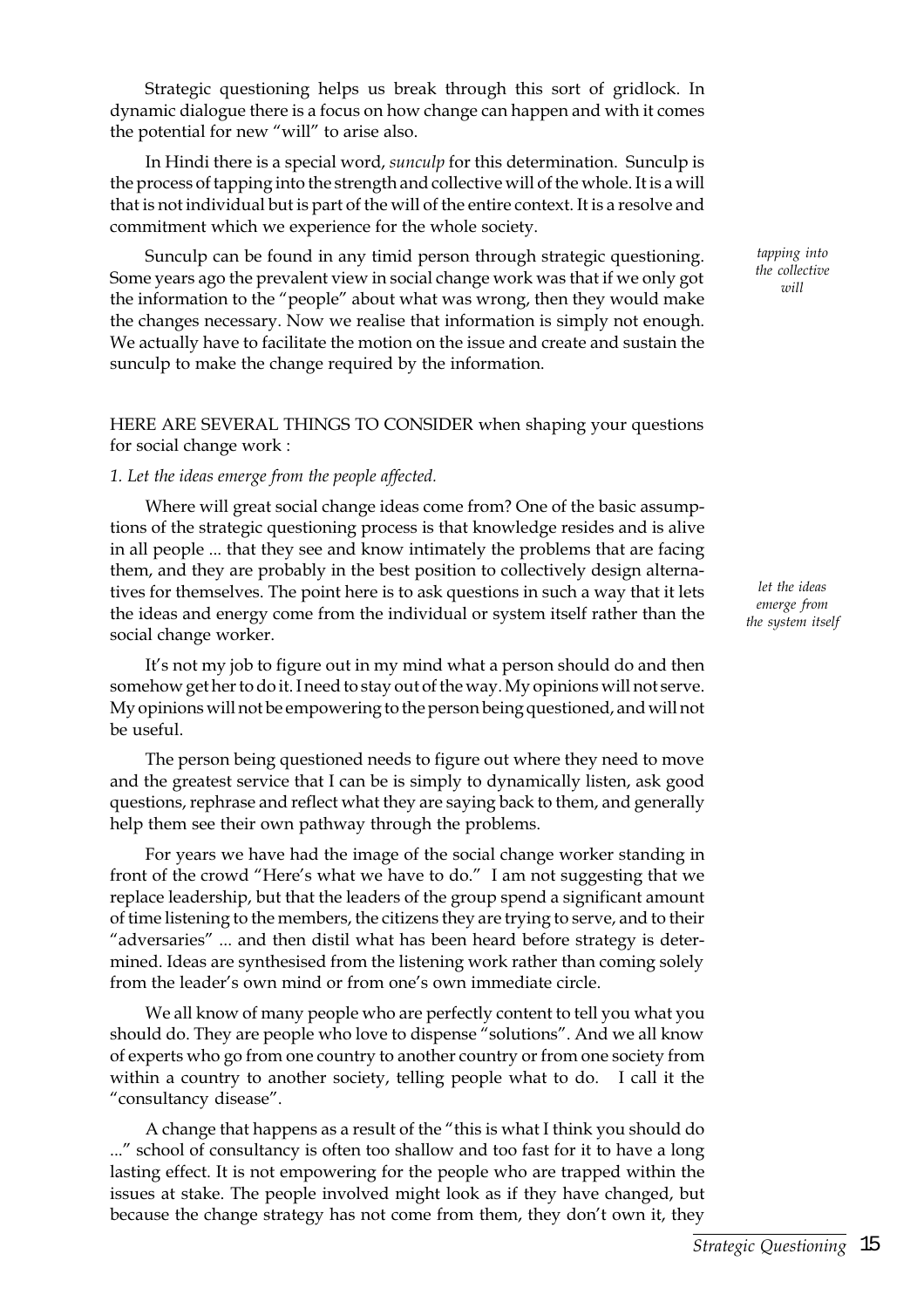have not invested themselves in the change. Most people, maybe you, have had the experience of going to a friend for advice and found yourself saying things that surprised you. You were saying things with a wisdom you didn't know you possessed, putting ideas together in a fresh way that seemed clear, coherent and profound.

Without giving advice, the questioner-friend helped you think freshly and come up with a plan of action that felt clear and uncluttered with all the upset and confusion that beset you before the conversation. If advice was offered it was probably in an empowering way, I personally think you might consider ....(an option) but whatever you decide I will love and respect you. I know you will know best what to do ...

When using strategic questioning in a social change campaign, you might similarly say, "I think .... but I surely don't see the picture through your eyes. Let us work to find an alternative that meets both of our needs. Even if we differ in our opinions, I respect you and will work with you to find the best way to deal with our common situation ..."

Strategic questioning does not require that the practitioner forget about their own opinions. That would be dis-respectful to yourself ! It only means that you carry your opinions in a way that does not interfere with dialogue, the respect and the exploration of alternatives that you are trying to achieve.

#### 2. Look for the "change view" of the people affected.

Individuals and societies have discrete and hidden views of how change happens. The strategic questioner needs to find out how the major players on an issue explain the social changes they have seen. The strategies they are willing to use to create change in their lives, institutions and communities, will predominantly come from their "change view".

For instance, if you ask people in the United States to tell you what changes they have seen in the their society they will give a whole list. One of their frequent observations is that people's smoking habits have changed significantly, and that smoking in public buildings has become minimal.

When asked how this change came about people mention: changes in laws allowing smoking, the lobbying of anti-smoking groups, research showing that even passive smoking was dangerous for health, educational articles promoting anti-smoking, law suites against cigarette companies, etc. All these represent different strategies for making the social change happen.

It is my experience that the people who mentioned educational campaigns are the most likely to put their money and energy into future educational campaigns concerning some other social change issue. Those mentioning law suits will support challenges in court or might be lawyers themselves. Writers often credit change as coming from popular articles ... and so forth. Understanding the "change views" of individuals gives us clues about the strategies which these people will support in future campaigns in their community or society.

#### 3. Create a neutral, common ground.

When a questioner is perceived as committed to an impartial stance, and they enter into a highly charged political problem, then people on all sides of the issue are given a safe space to let off steam and then explore alternatives.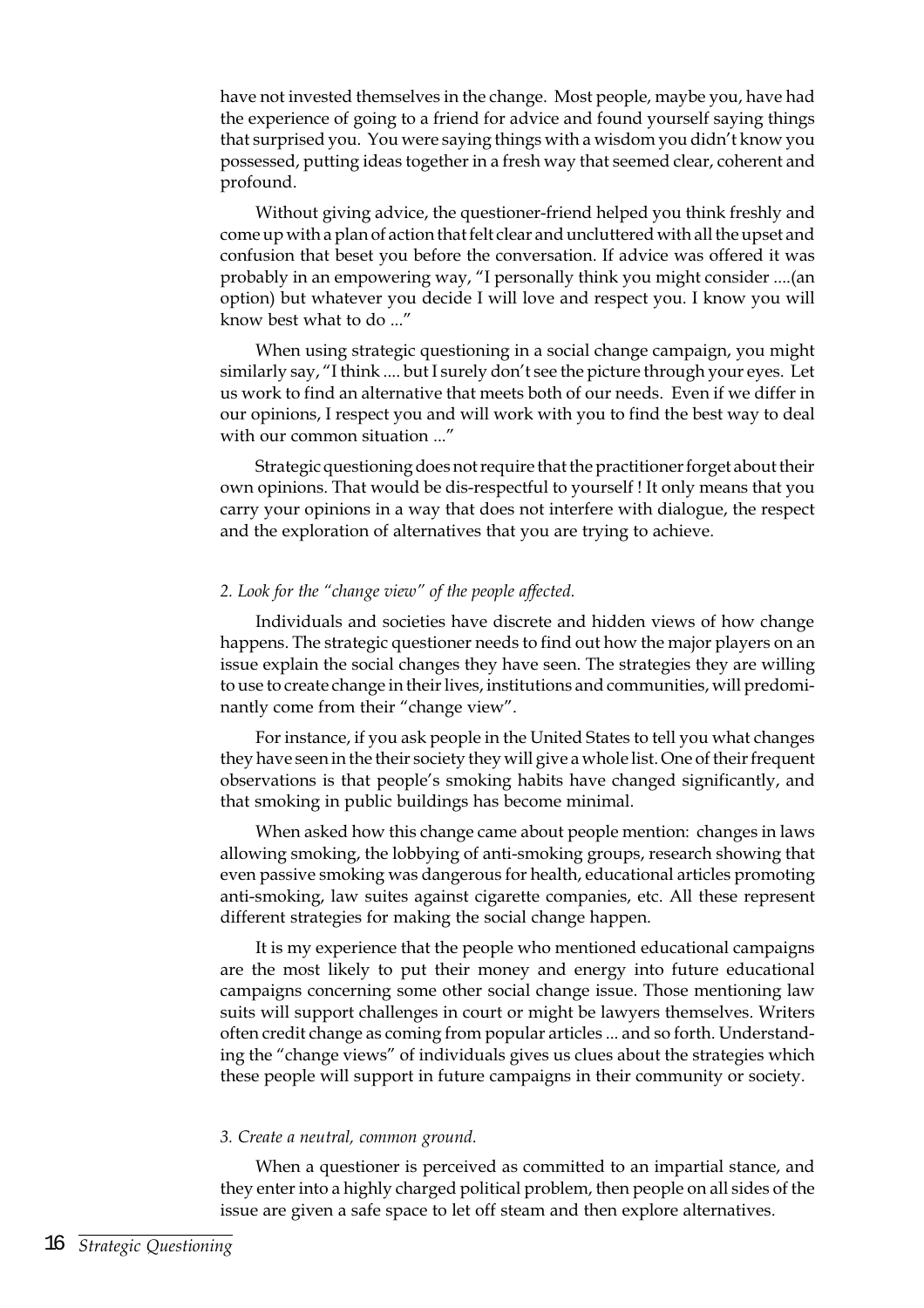A team testing this theory in the early 1980's questioned many people in the Middle East about the conflicts within the region. To the PLO they asked, "Why doesn't the PLO recognise Israel ?". To the Israelis they asked, "What is keeping Israel from creating self rule for Palestine ?".

The pat answers of course came out first. Everyone knows the answers that are available from the strong ideologies that surround the issues of the Middle East. But with more questioning in a neutral way, we can help each of the parties think freshly in an as-yet undiscovered place for them.

When Barbara Walters, the ABC-TV interviewer, asked Anwar Sadat, "What would it take for you to go to Jerusalem and meet with Menachim Begin?", suddenly Sadat was examining the obstacles to this goal in a new way. Barbara Walters was identified as a neutral party to the conflict, and she asked a strategic question at just the right moment. She enabled Sadat to think freshly about the political realities and envision a different reality of his own making. As he talked, he found his own way to break through those obstacles, and move the issues forward towards greater peace in the Middle East.

#### 4. Create respect.

The strategic questioning process is a way of talking with people with whom you have differences without abandoning your own beliefs and yet looking for the common ground between you. This requires a basic sense of respect for the person being questioned. In every heart there is ambiguity ... in every ideology there are parts which don't fit. Your job is not to judge the responses to your questions, but to look for the potential for this person to make their own movement on the issue at stake.

Strategic questioning assumes that both I and my "adversary" want to do better than we are presently doing. That starts with creating a basic feeling of respect between us. For example, take a developer, such as a sand miner, timber logger or multi-national corporation. There is probably a hidden ambivalence in the developer's heart about what they are doing, and at least a part of them wants to be doing better for the earth, better for all its creatures.

Strategic questions assume that the common ground is "findable" by both of us in dialogue. We explore alternatives together - with respect.- that is the key. Here, we can discover a real commitment to pluralism of ideas and world-views. And we learn to not only cope with the differences between us, but also how to make it work for us institutionally and socially as well.

Within a world being torn apart by seemingly irreconcilable differences, creating such respect is really a key task for these times.

#### 5. Listen to pain.

Listening to suffering is one of the most important things a social change worker can do. The job is not only to listen, but to let the suffering fully into your heart without denying its reality. This takes both courage and vulnerability on the part of the questioner. You may find yourself confronting your own limitations of heart, your own sense of helplessness surrounding the issues at stake. You may find yourself considering radical alternatives to this suffering as well as the many levels of meaning it may have.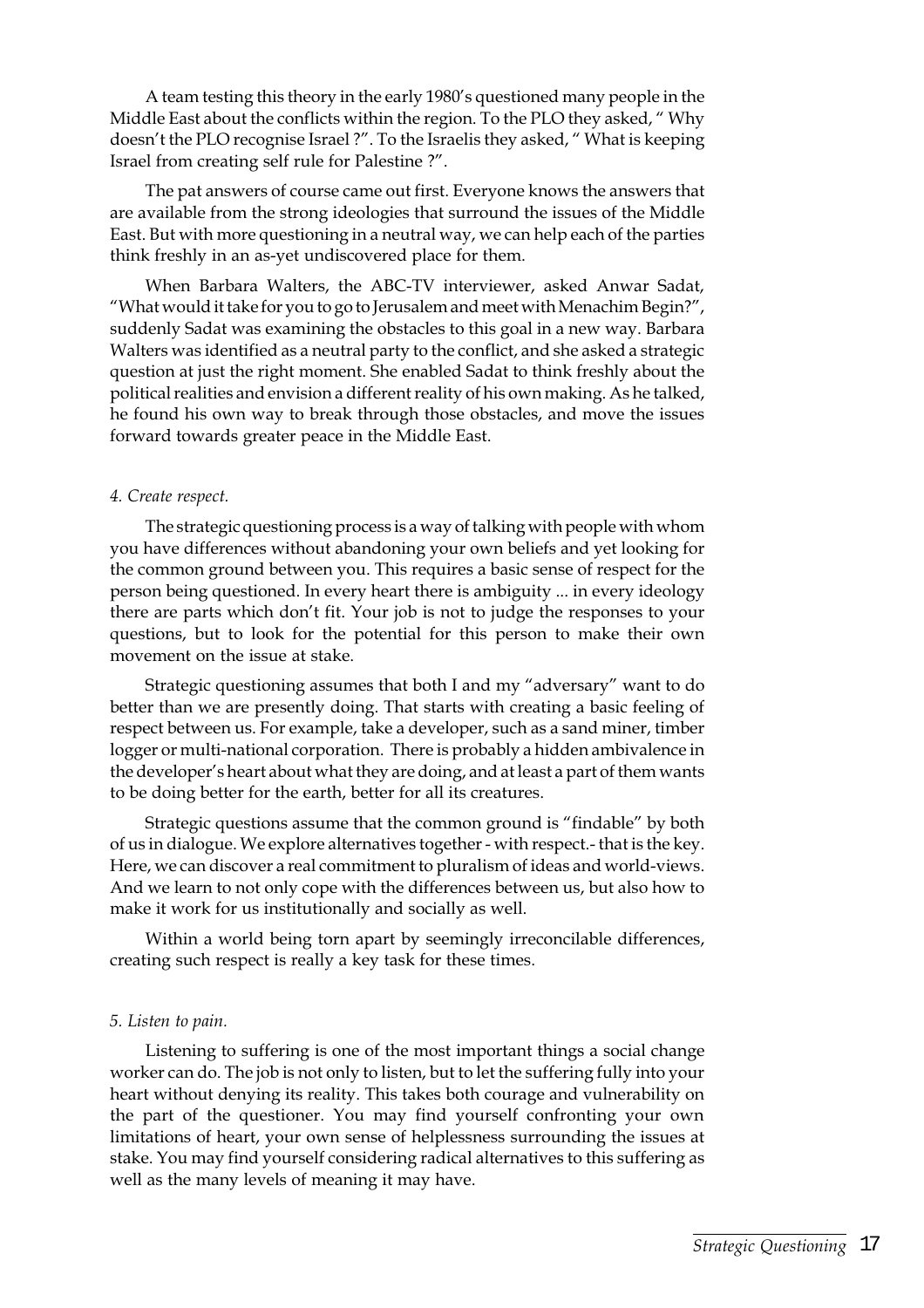When you ask questions about the important things in life you're going to touch sores. People are so scared, so hurt by their own powerlessness that opening up a subject like poverty and homelessness, the threat of nuclear war, the oppression of racial and ethnic groups, a sick river, the oppression of gays and lesbians, violence or any other politically hot topic may be overwhelming to the people being questioned.

When faced with the pain of others, it is important to give it your fullest attention - attention as if someone's life depended on it. There is a temptation here to think that the pain you may be witnessing is only an individual suffering, yet all individual suffering is tied to our collective suffering. And there are institutional and community ways of addressing or ignoring the issue that gives rise to individual pain.

Empathy is the skill of saints ... it might take you a bit longer to deal with suffering. Don't expect to be in the presence of pain and not be profoundly affected by it. When we are at the edge of what we feel to be comfortable with, we may feel a kind of vertigo which threatens to pull us into a void and join the pain and the rage that goes with it. Will you go over the edge or stay here? Be patient with yourself and the people you are questioning.

Listening is caring. Allowing change to ripen is caring. Caring is healing. By bringing strategic questions into a world of suffering, you can become part of that world learning to heal itself, looking for ways that the pain can move.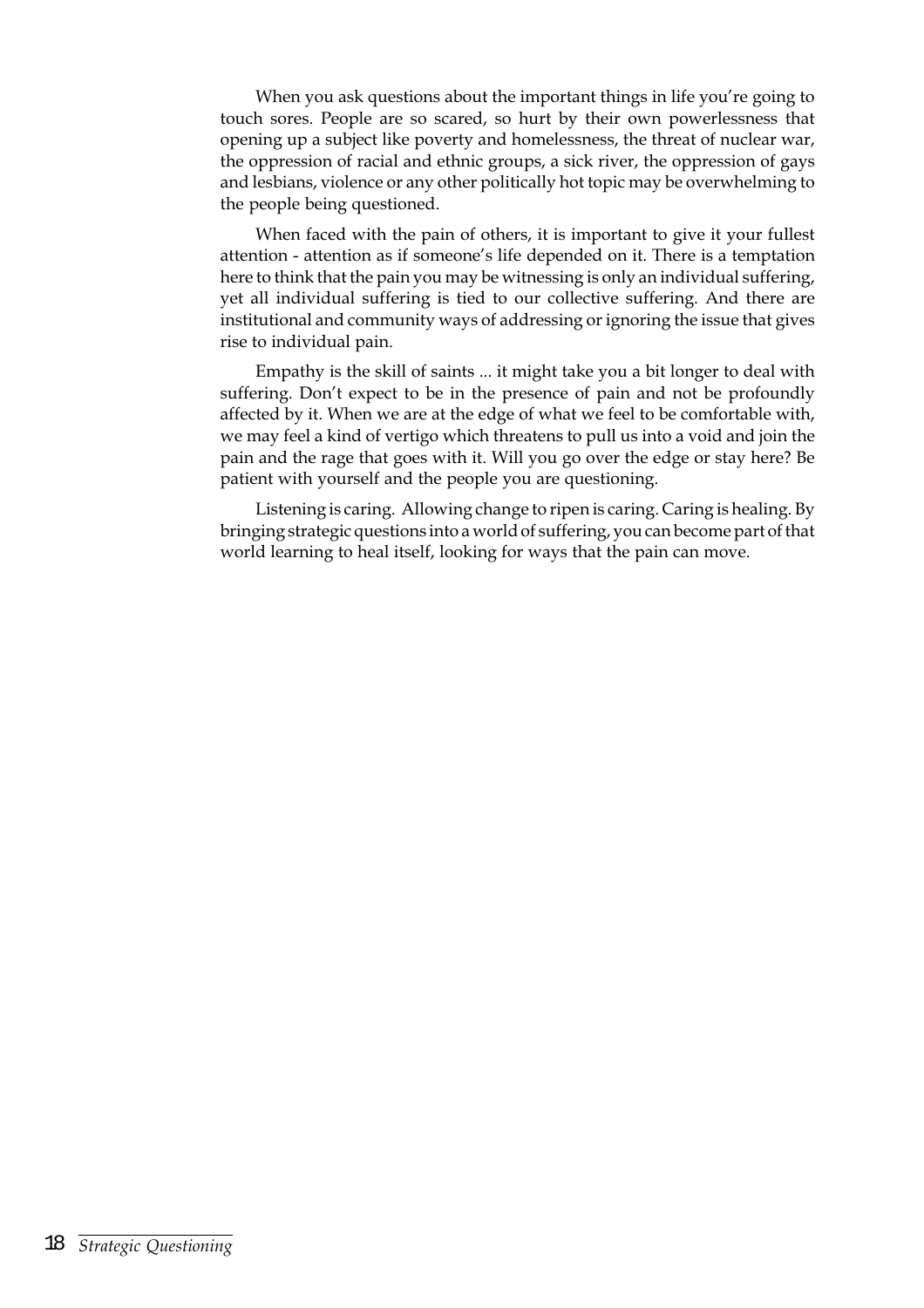

STRATEGIC QUESTIONING CAN BE a personal process if used between two people for their own growth and change, or it can be a political process when considering changes amongst groups and institutions working for the common good.

You can practice strategic questioning through every day conversation. I would urge people to learn by practicing these processes in twos and threes, as it is often very difficult to think of long lever questions while listening one on one in a conversation. Listening is challenging, thinking of long lever questions is challenging, and living in the world is hard, so I think it is easier to learn to ask strategic questions where you can sit back a bit. You need to observe and get enough distance to examine the unexamined assumptions, look for movement and think of the unaskable.

The process of strategic questioning brings up in people their most deeply personal visions of the future. Even subjects like sex and money pale in contrast to our deeper feelings about our dreams and fears for the health of the earth and our own society.

The current political system is characterised by static and cynical thinking which only barely masks our fears and dreams about our collective lives. I do not see apathy in our citizenry, I see a deep fear of caring too much and a fear of being disappointed. I see a passive people who are being fed information about the world in passive and isolating ways and who are afraid they will loose what they have if they challenge that passivity. I see a people who have fallen out of touch with the habits of liberation. I see people longing for a way to move to a better relationship with themselves, with their families and with their society. I also see a people who are experiencing change. And I see the shock that accompanies change , as people try to figure out the implications of these changes on their lives and institutions.

So few ways remain for us to show our caring in the world without risking being ripped off or manipulated into some ego driven or sectarian campaign. We have learned to suspect political double-talk and group-think ... which has left us unable to acknowledge our longings for real political change.

But we can act. We must accept the responsibility that whatever we do - or don't do - impacts on the ways of life we all share. We are always involved ... even if we are sitting on the sideline. We are consuming resources, having relationships, working toward goals. There is no way we are not involved in what is happening. The question is, How best can we be involved ?

We can start with deep and dynamic questioning where the solutions are limited only by our imaginations. Let us find out what our neighbours and coworkers really think. Then when we have heard enough of what people long to do, to be, let us go forward with strategies which come from the people.

Fran Peavey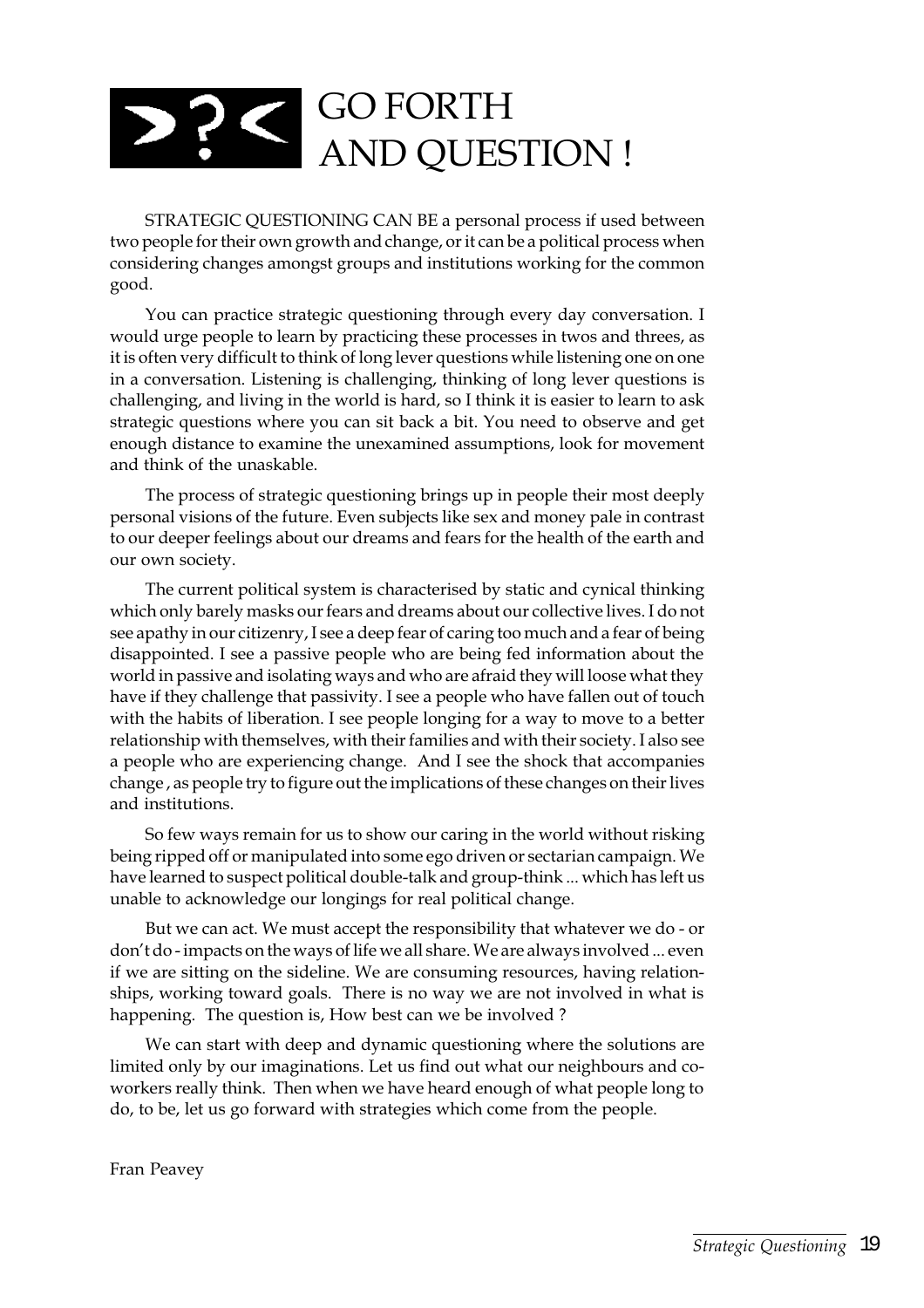## A STORY of STRATEGIC QUESTIONING

### QUESTIONS THAT ARE CLEANING THE GANGES

I'M FROM IDAHO, I don't know if you know what that means, but it's very hard for a person from Idaho to think of cleaning up the Ganges River. About as far as you can get from cleaning up the Ganges River is Idaho. When an Indian friend asked me to help him clean up the river, I knew I had no experience cleaning up rivers. I knew nothing about sewage. What I did know about was how to build a strategy for social change. It seemed that was what they needed.

When I first went to India I used strategic questioning. I began by building a series of questions, starting with how they saw the problem themselves. "What do you see when you look at the river?", "How do you explain the situation with the river to your children ?", or, " How do you feel about the condition of the river?

I listened very carefully to how they explained to themselves what they saw. Essentially I was looking at their logic as well as language. I was looking for the cultural wiring around the river.

I couldn't say, " Oh, I see the river's polluted." If I said that it would be like my saying in a western context, "Your mother is a whore." In the context of India,



it would be a cultural insult, and the Indians would stop listening. It would create a reaction and resistance. So I had to find out how they explained the pollution to themselves.

Over and over again I heard something like, " ... the river is holy, but she is not pure. We are not taking care of her the way she needs us to.

The funny thing is that, after hearing this reply, I noticed that I started to personally think less in terms of "pollution" and more in terms of "people not taking care of the river." This was an important change of perspective for me.

 How do you explain the situation with the river to your children ?

Pollution is an abstraction that avoids the responsibility of the people who are making the mess - by focusing the attention on the river. It is almost as if the river is to blame for being polluted !

Very often people also said, "I see the problem, but the others don't." This answer told me a lot about the taboos of the society, and the distance between the people. Such a response told me what they can and can not talk about with each other. Often in a situation such as the holy Ganges, the symbolic overload is so great that to talk about what you really think may seem sacrilegious.

I needed to understand their "change view" - how they expected change to happen, what kind of strategies they have confidence in. In India, there is no social change that compares to the liberation of their country from the control of the British ... and this effects their views on how change happens.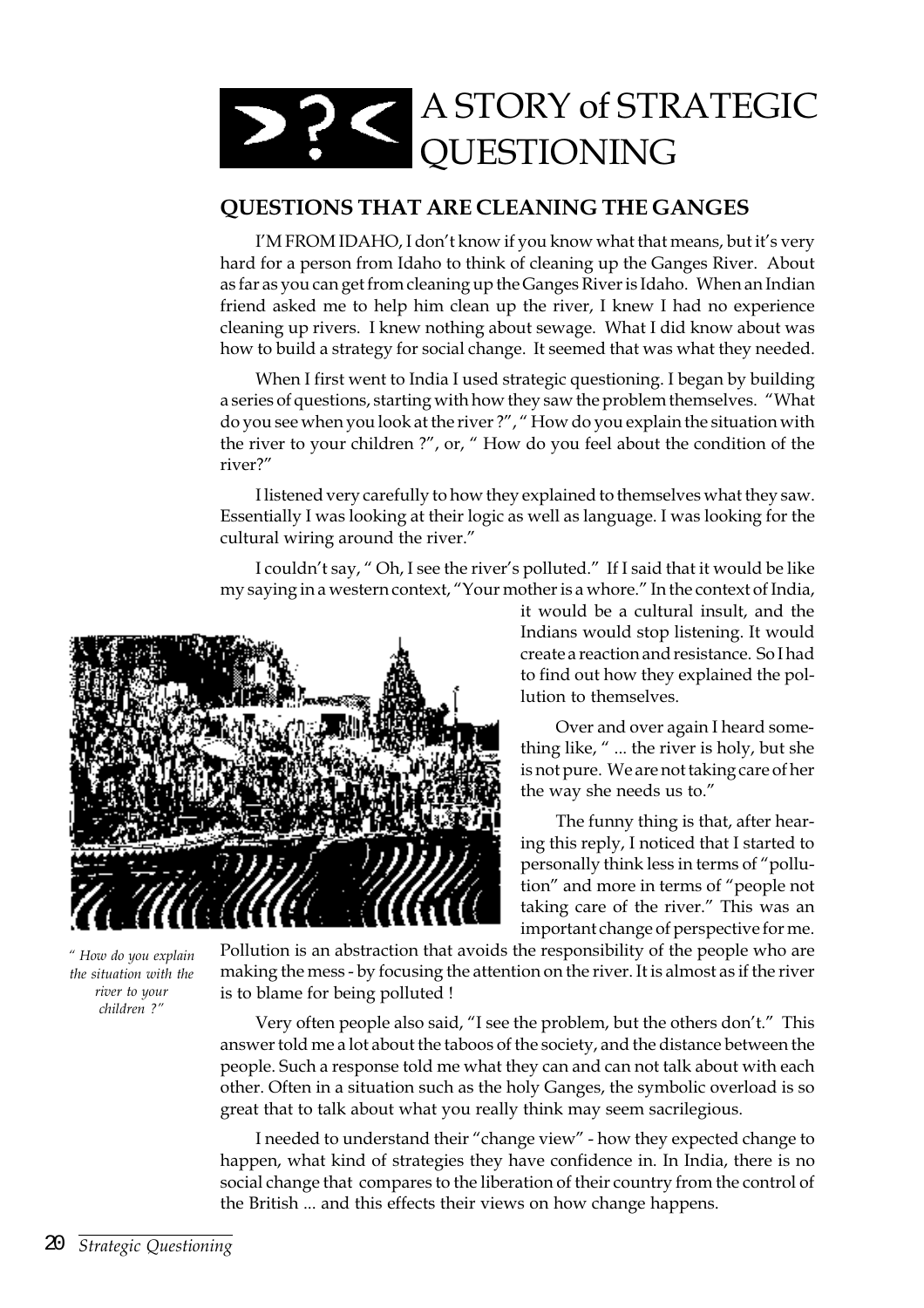When I asked how that change had happened, I got the strategies for change - satyagraha, fasting, direct action, pressuring civic leaders, citizen's assemblies, marches to the capitol - stories of change strategy that are embedded in that culture. These are also the strategies they were willing to use now to clean their holy river.

I would then ask, "What would you like to do to clean the river?" and they would take their "change view" and apply it to this specific situation.

For several years the Foundation held a citizen's assembly where officials in change of the Ganga Action Plan came to a large multicolored tent (called a Shamayana) to discuss the progress of the work and plans with members of the Foundation and the citizens. In a public forum the citizens questioned their plans and lack of planning. After the officials gave their presentations citizens stood up at the microphone and gave their own ideas and asked questions. Lobbying was a strategy which went on all the time. We have talked about direct actions and other strategies but were not yet ready for that public campaign yet. It was clear to me that the members of the Foundation had a very precise idea of what to do when the time comes.

One 13-year old young man suggested that he and his friends would like to get some sticks and go up and down the river and persuade people not to toilet on the river." I did not evaluate this idea but passed it on even handedly to the Foundation members. They recognized the seeds of a great idea in the one the young man offered.

Thus the idea of the home guard was born, and for 5 years or so this consisted of a team of adults who walked along the river front of the city, or moved on the river in a boat. They had sticks but no guns. Their task was to discourage citizens from acts disrespectful to the river like toileting, washing with soap, and dumping animal carcasses into the river.

Before you get too judgmental about this, you need to recognize that most people in India do not have private bathrooms in their homes, and it is hard in a city of over a million to find bare land to bury cows, goats and dogs when they die.

People often told me how impossible it was to clean the river. I started to think that maybe it was going to take quite a long time and I had better start thinking about the next generation in my questioning. I already was questioning young people but I added a question for the adults which said, "How are you preparing your children to clean up the river ?".

Everyone in the foundation had been asked that question and to a person they had said something like, "We are doing nothing to prepare the children to clean the river...". Now, their great love of the river, their love for their children, and the void in their answers to that question could not long exist in the same minds. The dissonance was too great.

One day about a week after that particular round of questioning, we had gone on a trip to Lucknow to see the governor and to check out toilet designs. One afternoon when I was taking a shower and someone came running in and said, "Peavey, come right away, we've got a great idea." I thought, "Gosh, you know, I rarely get summoned from the shower with a great idea." So I quickly dressed and combed my hair and went to find them.

They were gathered and enthusiastically discussing a plan : "We're going to have a poster painting contest for the children. We'll have all the students in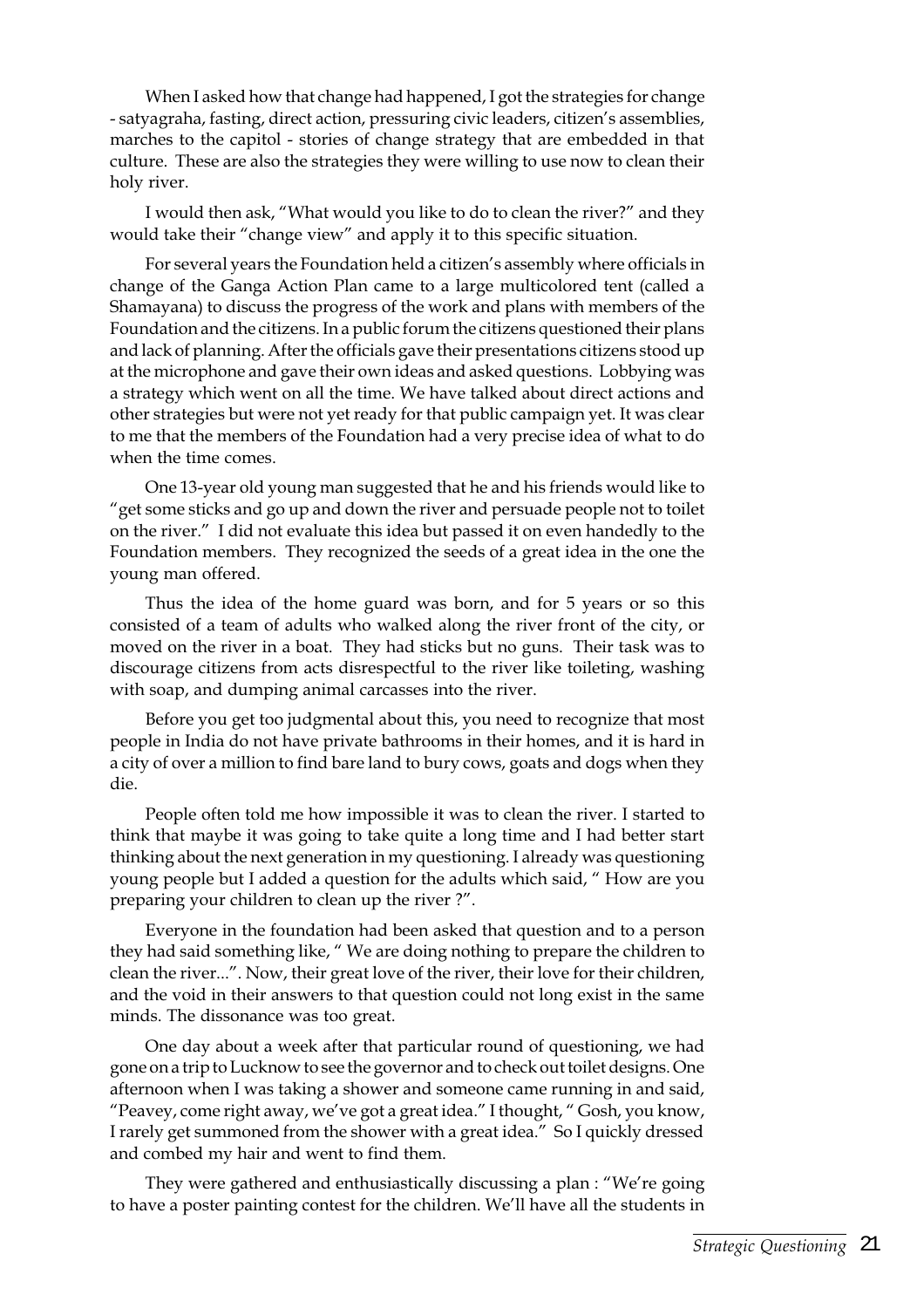Benares draw posters about what they see regarding the health of the river. And we'll hang the winning posters up at a large musical event. The adults will see what the children see and be embarrassed..."

It was an original idea. Now, where do you think that idea came from? Clearly the idea was theirs. Everybody in that room had been asked a question about the preparation of their children for river cleaning work. Could that question have had anything to do with the emergence of the idea about the poster contest? I believe it did. I surely didn't come up with that idea, they came up with it. Since it was their idea, they had enthusiasm around it.

We have had poster contests almost every year where 500-800 young people have gathered on the banks of the Ganges in poster making competitions.

People need to come up with their own answers. Questioning can catalyses this process. A powerful question has a life of its own as it chisels away at the problem. Don't be disappointed if a great question does not have an answer right away. A very powerful question, a long lever question, may not have an answer at the moment it is asked. It will sit rattling in the mind for days or weeks as the person works on an answer. The seed is planted, the answer will grow. Questions are alive!

Fran Peavey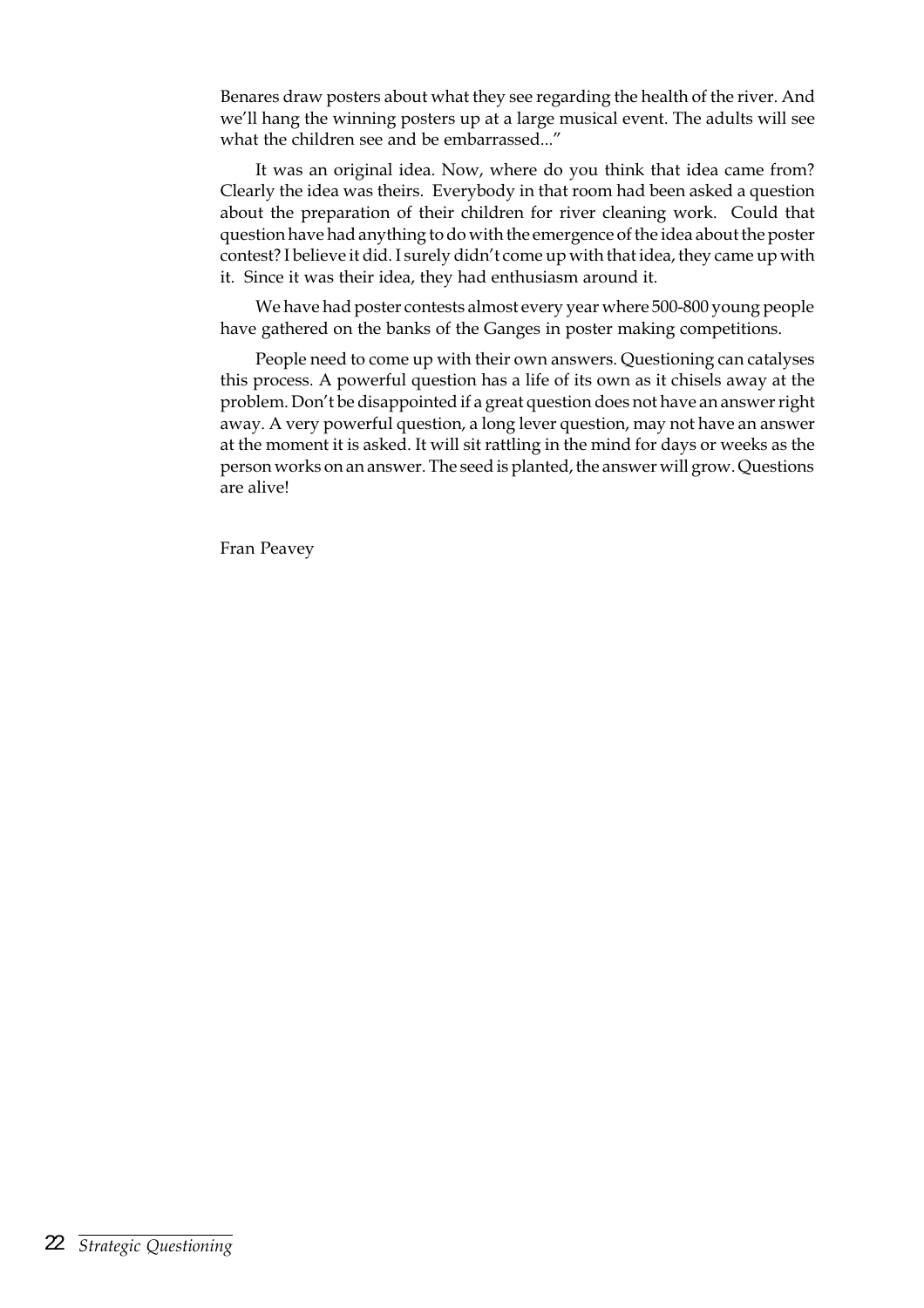

#### **FRAN PEAVEY**

Fran Peavey is an inventive, resolute and funny woman whose life is an adventure in progressive social change. She lives, write and organises in Oakland, California. She has toured America with the Atomic Comics, as well as travelling around the world — India, South Africa, Australia, New Zealand and Bosnia — learning from and advising other activists.

Fran is a co-founder of Interhelp, an international network of activists who explore the spiritual, psychological, and political dimensions of social change. She is the author of *Heart Politics, A Shallow Pool of Time,* and *By Life's Grace*.

#### **Editor : VIVIAN HUTCHINSON**

Vivian lives and works in New Plymouth, New Zealand and edits *The Jobs Letter*, an information service and media watch for people working on employment and

economic issues. He is a co-founder of the NZ Heart Politics Gatherings, and a Steward of the Tauhara Centre in Taupo, New Zealand.

Vivian Hutchinson first starting using the strategic questioning techniques in his work with community groups, and in his enterprise courses for the unemployed, after Fran Peavey gave workshops at the Heart Politics gatherings in New Zealand in 1991. He quickly found the ideas and concepts behind strategic questioning to be a powerful tool in his own work for change. In 1993, he worked with Fran in compiling and editing her talks and articles at the Heart Politics gatherings into this paper on *Strategic Questioning.*

This paper updated : 1997

#### **And Thanks ...**

Thanks to a whole range of people in Australia, New Zealand and San Francisco, who have contributed to the development of the these ideas, and have funded the writing of this paper. Special thanks to Tova Green.



*Vivian Hutchinson and Fran Peavey*